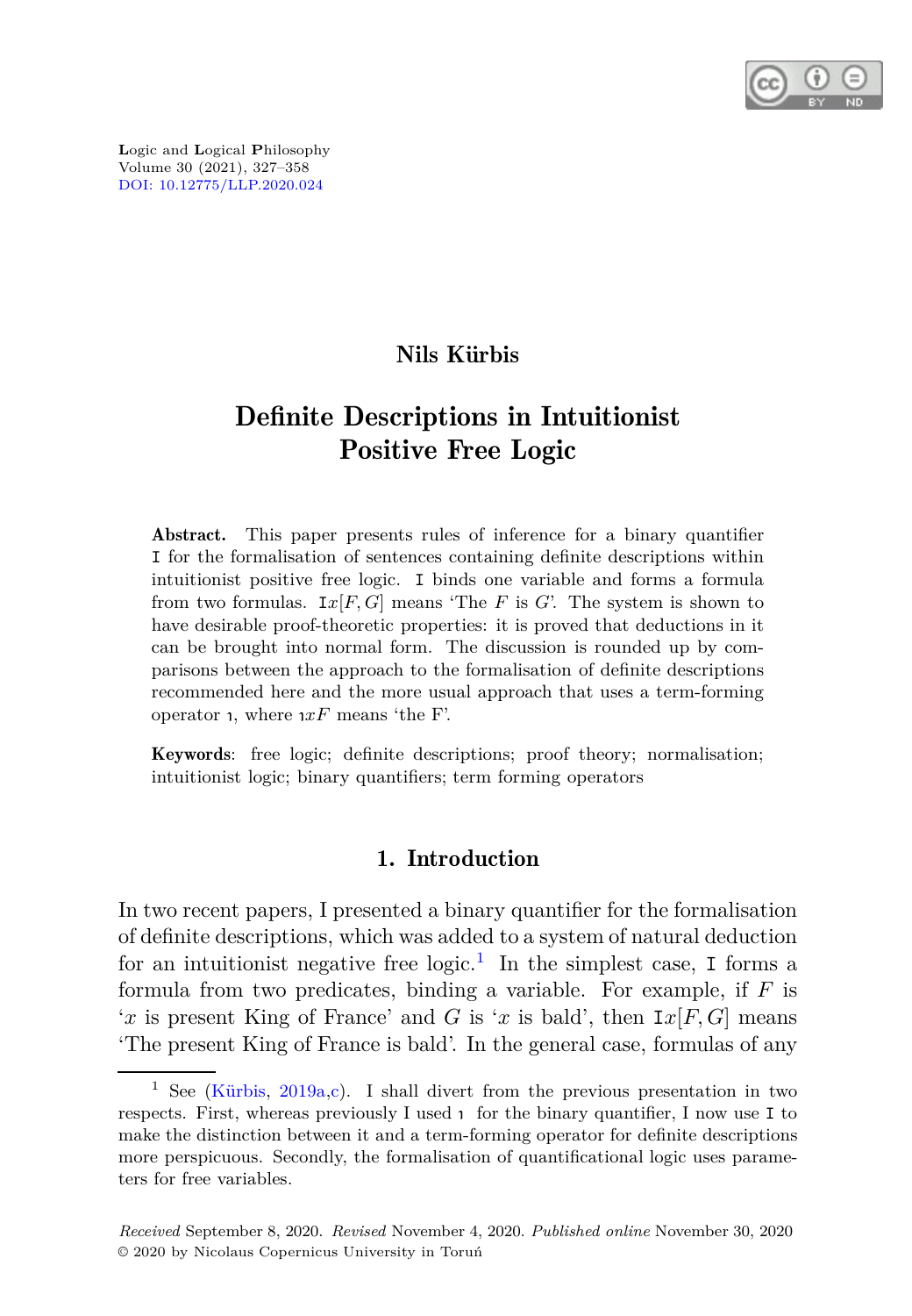complexity may take the place of  $F$  and  $G$ .<sup>[2](#page-1-0)</sup> I shall use  $F$  and  $G$  for any formulas where the formalisation of definite descriptions is concerned. *A* and *B* are used for formulas in general. Where this aids the discussion, the occurrence of a free variable in a formula is indicated by enclosing it in brackets following the formula, as in  $F(x)$  and  $G(x)$ , and replacement of variables by terms will be indicated analogously, as in  $F(t)$  and  $G(t)$ . In official notation,  $A_t^x$  denotes the result of replacing the variable  $x$  by the term  $t$  in the formula  $A$ . The syntax of I is that if  $F$  and  $G$  are formulas and x is a variable, then  $I_x[F, G]$  is a formula in which x is bound. Its intended meaning is 'The *F* is *G*'.

In negative free logic, the meaning of 'The  $F$  is  $G'$  is given by its Russellian analysis 'There is exactly one *F* and it is *G*', and accordingly, *Ix*[*F, G*] is equivalent to  $\exists x$ (*F* ∧  $\forall y$ ( $F_y^x$  →  $y = x$ ) ∧ *G*). Definite descriptions are therefore eliminable. For this reason many free logicians prefer positive over negative free logic. In positive free logic, the Russellian analysis of 'The *F* is *G*' is rejected and only one half of the equivalence holds: if there is exactly one *F* which is *G*, then the *F* is *G*, but not conversely. Positive and negative free logicians agree, however, that 'The *F* exists' is equivalent to 'There is exactly one *F*', and both have an equivalent formalisation in  $\exists y \forall x (F \leftrightarrow x = y)$ .

The present paper investigates which rules for the binary quantifier I are suitable additions to a positive intuitionist free logic. In preparation for this task the more common approach to formalising definite descriptions within free logic is presented, which uses a term-forming operator <sup>ι</sup> : ι binds a variable and forms a singular term out of a formula, where <sup>ι</sup> *xF* means 'the *F*'. 'The *F* is *G*' is formalised as  $G(xFx)$ . Establishing some of the logical properties of formulas of the form  $G(xF)$  within intuitionist positive free logic presents a vital step towards the formulation of rules for the binary quantifier I. Let me say already here that, due to the characteristics of positive free logic, these rules are significantly more complex than those for I in negative free logic.

The rules for I presented in the previous papers have desirable prooftheoretic properties: a normalisation theorem showed that formula occurrences that are the conclusions of an introduction rule and major premises of an elimination rule for their main connective can be removed from deductions in the system of intuitionist negative free logic with the

<span id="page-1-0"></span><sup>2</sup> To avoid vacuous quantification, we could require these to be formulas that contain the variable *x* free. But this is not necessary.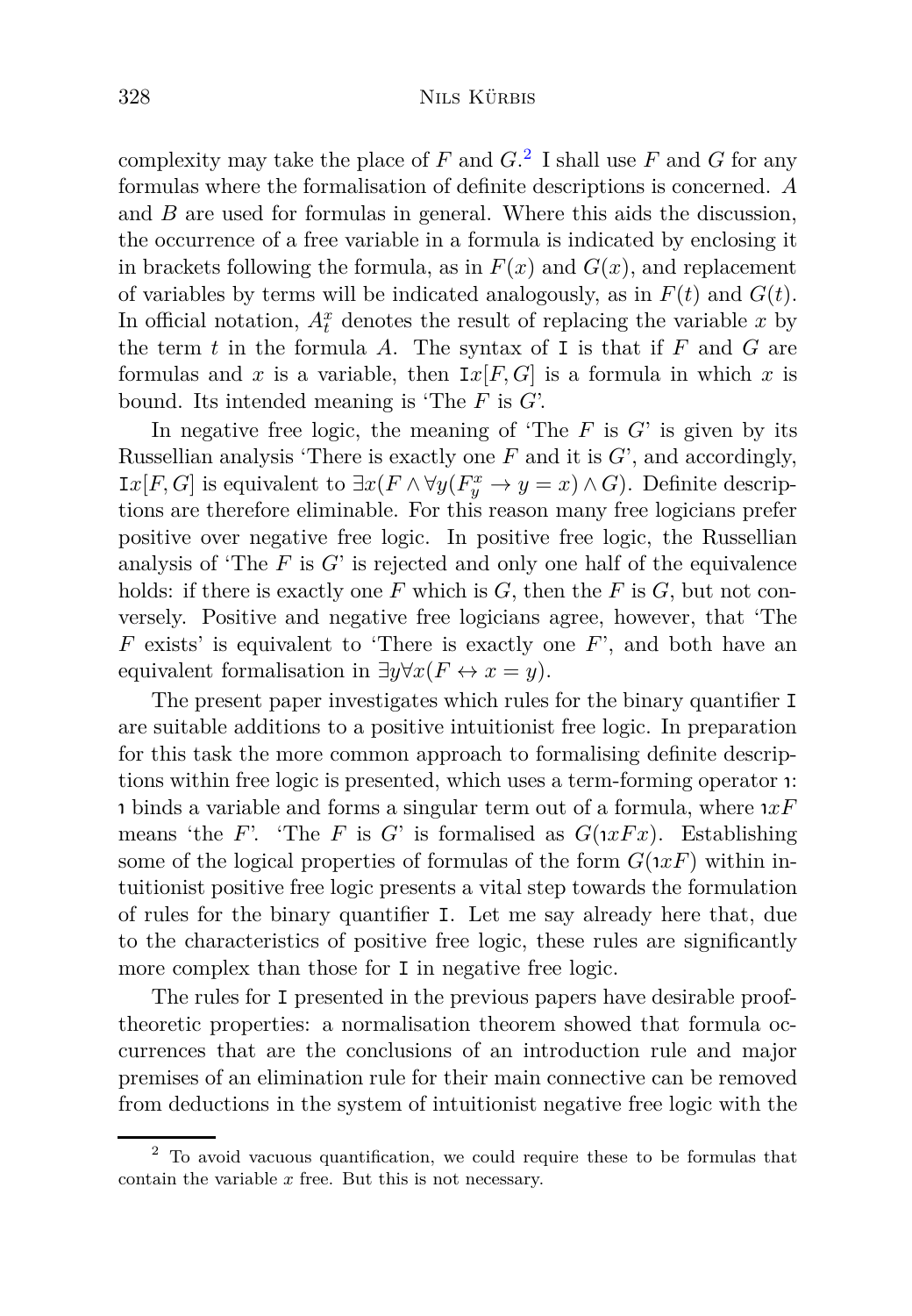binary quantifier I. Following Dummett and Prawitz, the rules for I are *in harmony* and thus can count as specifying its meaning. The present paper follows a similar path. The investigation is proof-theoretical and a normalisation theorem is established for the system of positive intuitionist free logic extended by rules for the binary quantifier I. [3](#page-2-0)

Despite its proof-theoretic stance, occasionally the present paper touches upon semantical considerations to illustrate and motivate the use of the binary quantifier I. These remain at an intuitive level. The semantic intuition behind adopting a positive free logic is that atomic sentences containing terms that do not refer (to an object considered to exist or to be in the domain of quantification) may nonetheless be true. This opposes the Russellian analysis according to which they are all false. The failure of the Russellian equivalence of 'The *F* is *G*' and 'There is exactly one  $F$  and it is  $G'$  allows for the possibility that the  $F$  is  $G$  even though the *F* does not exist. Thus according to positive free logic, it may be true that John admires the world's most famous detective even though the world's most famous detective, Sherlock Holmes, does not exist. Furthermore, the law of self-identity holds unrestrictedly and not just for terms that refer, so that 'Sherlock Holmes is identical to Sherlock Holmes' is logically true.

Formalising sentences containing definite descriptions with the binary quantifier I has certain advantages over the more usual approach that employs the forming operator **1**. In the latter,  $xF$  denotes the only  $F$ , if there is one, or else an object not considered to be amongst those that exist or nothing at all. A question arises concerning the scope of unary operators, here only negation, but in a modal setting also the modal operators: what does  $\neg G(\mathfrak{n} x F)$  mean? Does it mean that the *F* is not *G* or that it is not the case that the *F* is *G*?

There is a sense in which no decision is called for. In negative free logic,  $G(xF)$  is true just in case there is a unique  $F$  and it is  $G$ . In positive free logic  $G(xF)$  is true just in case there is a unique F and it is  $G$  or the object assigned to  $xF$  that is not considered to be amongst those that exist is *G*. Thus assuming the principle of bivalence, as many prominent free logicians do, in negative free logic,  $\neg G(\mathfrak{n} x F)$  is true just

<span id="page-2-0"></span><sup>&</sup>lt;sup>3</sup> [For the philosophical importance of the normalisation of deductions, see \(](#page-29-0)Dummett, [1978](#page-29-0)), [\(Dummett,](#page-29-1) [1993,](#page-29-1) Chs. 10–13), [\(Prawitz,](#page-30-2) [1987,](#page-30-2) [2006](#page-31-0)). For a brief overview of the motivations behind, challenges to and prospects for Dummett's and Prawitz's approach (see [Kürbis](#page-30-3), [2015](#page-30-3)). Normalisation for classical and intuitionist logic was first proved by [Prawitz](#page-30-4) [\(1965\)](#page-30-4).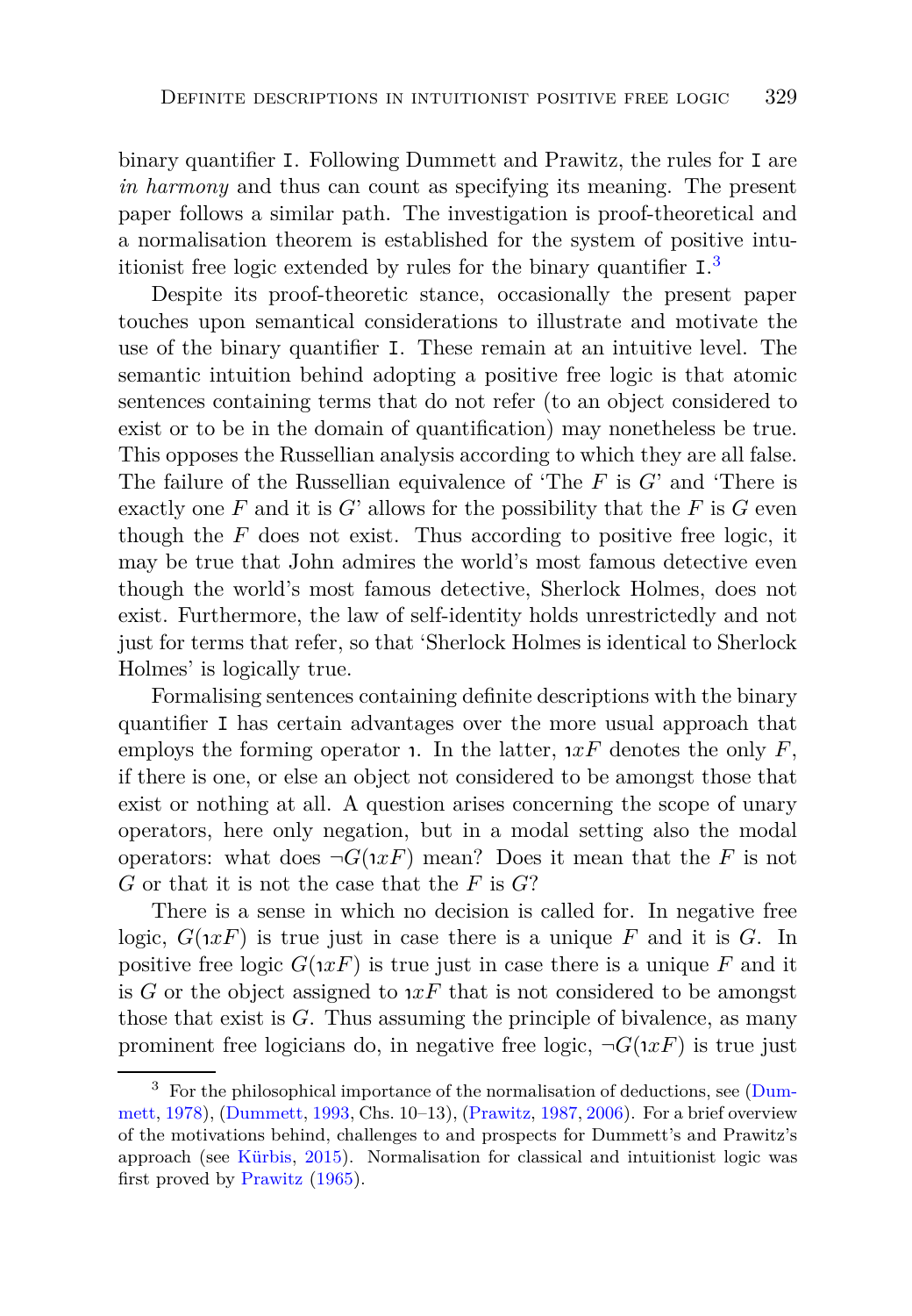in case either there is no unique  $F$  or there is a unique  $F$  and it is not  $G$ ; in positive free logic,  $\neg G(\iota x F)$  is true if either there is a unique *F* and it is not *G* or if there is no unique *F* and the 'non-existent' object assigned to  $xF$  is not *G*. In the negative setting, there is a formula equivalent to  $\neg G(xF)$  in the language that does not contain **1** and conveniently displays its truth conditions; in the positive setting, there is no such formula, as there is no other way of expressing that the 'non-existent' object assigned to  $xF$  is not *G* than  $\neg G(xF)$ . In either case,  $\neg G(xF)$ has disjunctive truth conditions.

Although there is nothing wrong with disjunctive truth conditions disjunctions, after all, have them and are on the whole well understood as the discussion shows we can evidently draw a distinction between the *internal* negation 'The *F* is not *G*' and the *external* negation 'It is not the case that the  $F$  is  $G'$  of 'The  $F$  is  $G'$  and a need to do so often arises. Hence it is desirable to have the means to express the distinction in the formal language. For that purpose, it is necessary to introduce markers for *scope distinctions*. Many authors, especially those working with definite descriptions in modal logic, introduce an operator  $λ$  for predicate abstraction for that purpose.<sup>[4](#page-3-0)</sup> The binary quantifier I, by contrast, has scope distinctions built directly into the notation: the internal negation 'The *F* is not *G*' is formalised as  $I\!x[F, \neg G]$ , the external negation 'It is not the case that the *F* is *G*' as  $\neg \text{I}x[F, G]$ . There is thus no need for separate syntactic means to mark scope distinctions and using the binary quantifier to formalise definite descriptions allows for a certain economy in the language.<sup>[5](#page-3-1)</sup>

Section 6 of this paper contains a formal comparison of the present system with a system using a term-forming operator **1** for definite de-

<span id="page-3-0"></span><sup>4</sup> See [\(Lambert,](#page-30-5) [2001\)](#page-30-5) for a treatment of definite descriptions and scope distinctions with a[n abstraction operator in classical negative free logic, and \(](#page-29-2)Fitting and Mendelsohn, [1998](#page-29-2), Chs. 9ff) and [\(Garson](#page-29-3), [2013](#page-29-3), Ch. 19) for the same in modal extensions of classical positive free logic. [Lambert and Bencivenga](#page-30-6) [\(1986\)](#page-30-6) formalise a system of classical positive free logic with the  $\lambda$  abstraction operator, but without definite descriptions. A different approach is followed by [Gratzl](#page-29-4) [\(2015\)](#page-29-4), who employs Russell's method of marking the scope of a definite description by repeating it in square brackets.

<span id="page-3-1"></span><sup>5</sup> This is not to say that the binary quantifier only has advantages over the term-forming operator. Although recommended by [Dummett](#page-29-5) [\(1981,](#page-29-5) p. 162), it is not recommended by [Bostock](#page-29-6) [\(1997](#page-29-6), Sec. 8.4). It is fair to say that formulas with nested binary quantifiers can be difficult to read, but such complications are unavoidable where scope distinctions are to be considered.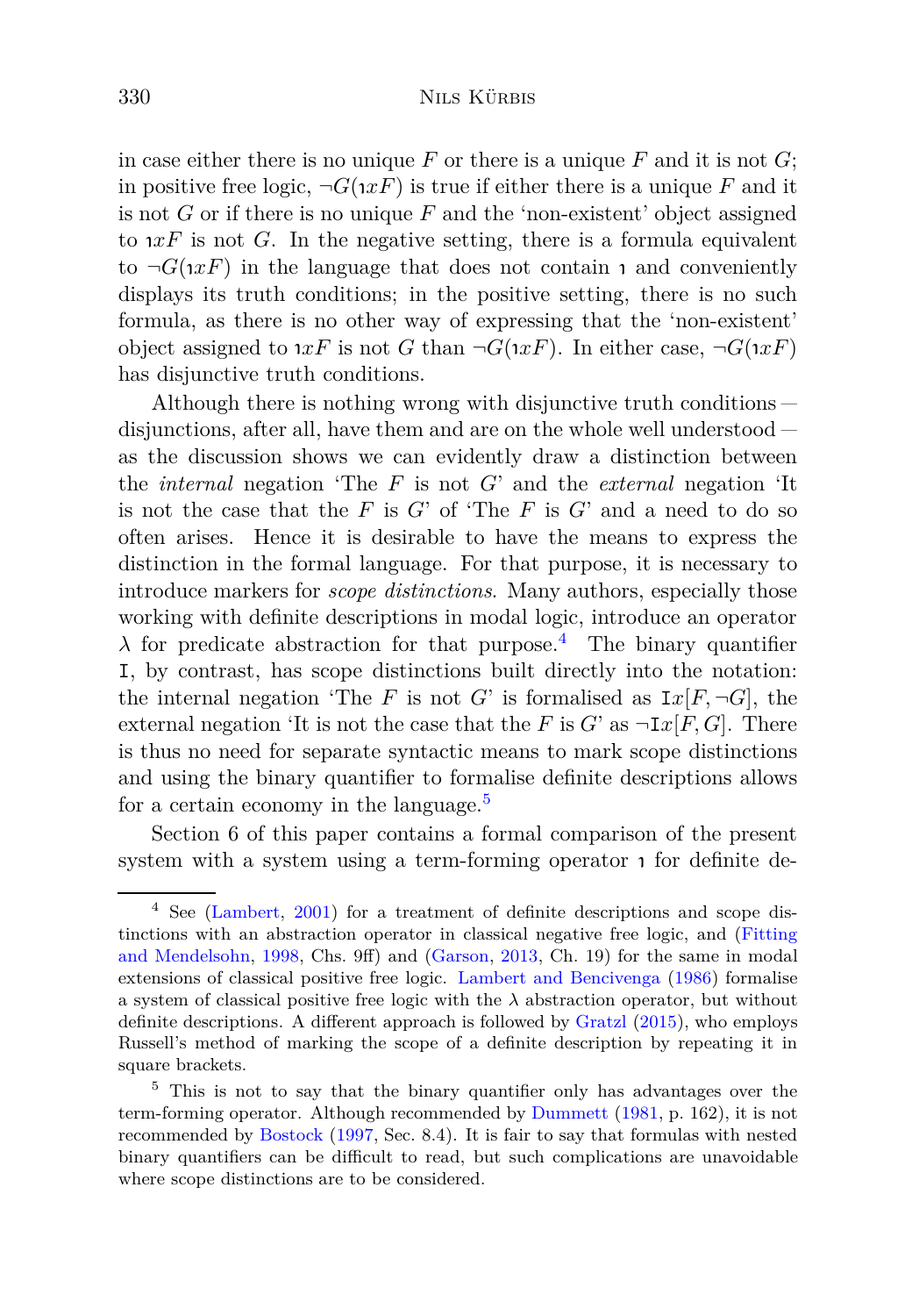scriptions. But first, the next section presents the system of intuitionist positive free logic used in the present paper.[6](#page-4-0)

#### 2. Intuitionist positive free logic

The language of the system **IPF** of intuitionist positive free logic is standard. For simplicity I assume that there are no function symbols. The terms of the language are constant symbols and parameters for free variables. *t* is used for terms of either kind. Whenever the term-forming operator <sup>ι</sup> is concerned in later sections, *t* also ranges over definite descriptions, unless otherwise stated.

Square brackets around top-most formulas in deductions indicate assumption classes. Every formula occurrence in a deduction that is not regarded as an axiom is in some assumption class, where formulas of different type are in different classes, and those of the same type may or may not be in the same class. Every assumption class receives a label. Discharge or closing of assumptions is indicated by repeating the label at the inferences where the formula occurrences in the assumption class are discharged. Empty assumption classes are allowed and used in vacuous discharge. For convenience I will only display the assumption classes of discharged assumptions in deductions given below, and adopt the convention that undischarged assumptions of the same type belong to the same assumption class.

The rules for the propositional connectives are:

$$
\begin{array}{ccc}\n\wedge I: & \xrightarrow{A} & B \\
 & A \wedge B & \\
 & [A]^i & \\
 & \xrightarrow{H} & \\
 & A \rightarrow B & \\
 & & \xrightarrow{B}\n\end{array}\n\qquad\n\wedge E: \xrightarrow{A \wedge B} \xrightarrow{A \wedge B} \xrightarrow{A \wedge B} \xrightarrow{A}
$$

<span id="page-4-0"></span><sup>&</sup>lt;sup>6</sup> It is the positive version of the system of intuitionist negative free logic of [\(Kürbis](#page-30-0), [2019a](#page-30-0)), and thus an intuitionist version of a standard system of classical positive free logic used by Lambert, Bencivenga and others. [Indrzejczak](#page-30-7) [\(2020c](#page-30-7)) has shown how to formalise a variety of classical and intuitionist negative and positive free logic in sequent calculi that allow for cut elimination.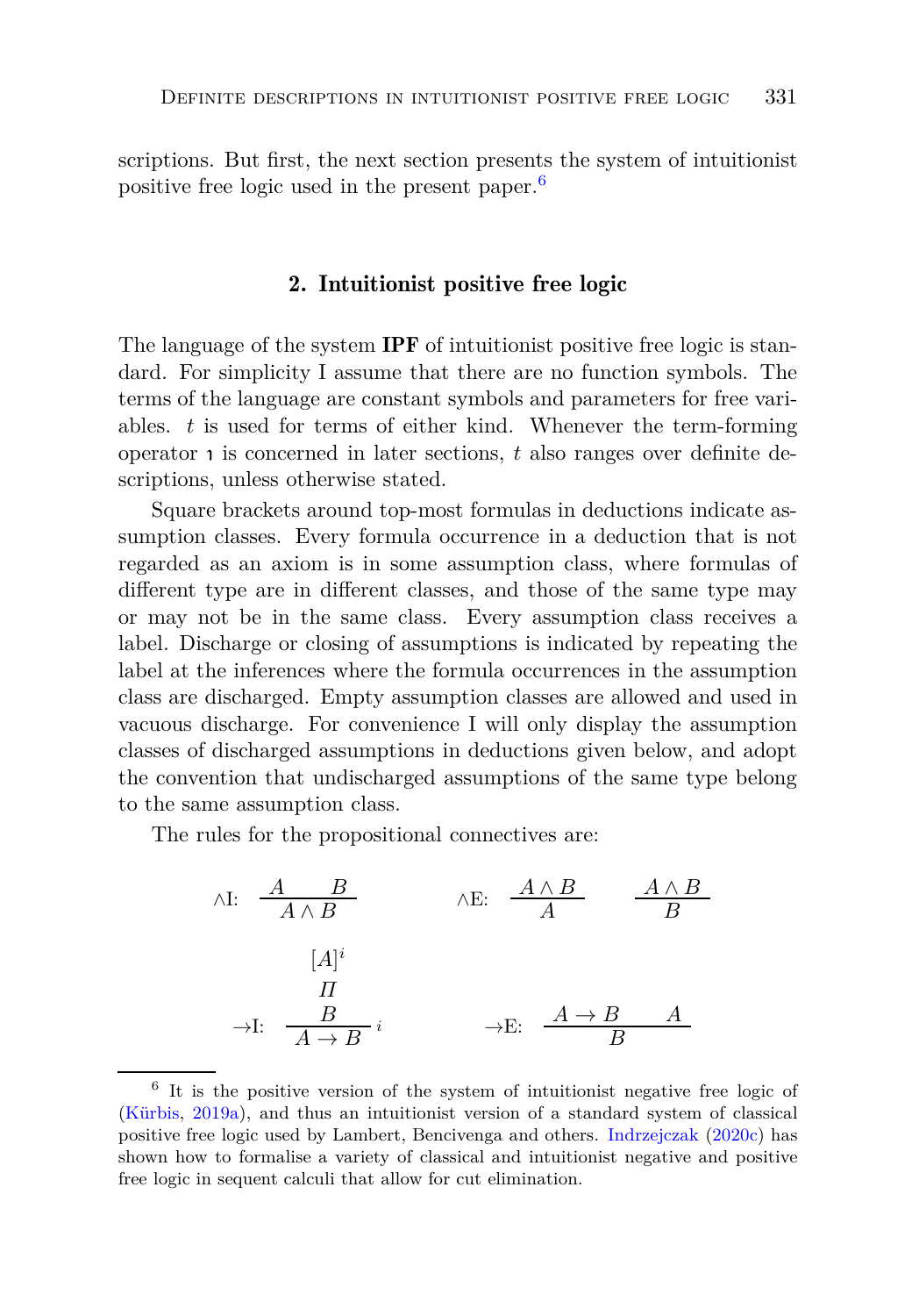$$
\forall I: \begin{array}{c}\nA \\
\downarrow \text{if } A \lor B\n\end{array}\n\qquad\n\begin{array}{c}\n\downarrow \text{if } B \lor B\n\end{array}\n\qquad\n\begin{array}{c}\n\downarrow \text{if } B \lor B\n\end{array}\n\qquad\n\begin{array}{c}\n\downarrow \text{if } B \lor B\n\end{array}\n\qquad\n\begin{array}{c}\n\downarrow \text{if } B \lor B\n\end{array}\n\qquad\n\begin{array}{c}\n\downarrow \text{if } B \lor B\n\end{array}\n\qquad\n\begin{array}{c}\n\downarrow \text{if } B \lor B\n\end{array}
$$

where the conclusion *B* of ⊥E is restricted to atomic formulas.

The rules for the quantifiers appeal to a primitive predicate ∃!, to be interpreted as 'exists' or 'refers':

[∃!*a*] *i Π A<sup>x</sup> a* ∀I: *i* ∀*xA* ∀*xA* ∃!*t* <sup>∀</sup>E: *<sup>A</sup><sup>x</sup> t*

where in ∀I, *a* does not occur in *A* nor in any undischarged assumptions of  $\Pi$  except  $\exists !a$ .

$$
\exists E: \begin{array}{ccc} \begin{array}{ccc} & & [\underline{A}_a^x]^i, & [\exists !a]^j \\ & \overline{dl}^x & \overline{dl}^x \end{array} \\ \end{array}
$$

where in ∃E, *a* does not occur in *A* nor in *C* nor in any undischarged assumptions of  $\Pi$ , except  $A_a^x$  and  $\exists !a$ .

Identity is governed by the Law of Self-Identity and Leibniz' Law:

=I: 
$$
t = t
$$
 =E:  $\frac{t_1 = t_2}{A_{t_2}^x} \frac{A_{t_1}^x}{A_{t_2}^x}$ 

where *A* is an atomic formula. The general case is proved by induction over the complexity of formulas. Requiring  $t_1$  and  $t_2$  to be different excludes vacuous applications of  $=E$ . This is obviously no restriction and absolves us from considering maximal formulas of the form  $t_1 = t_2$ . In the unfortunate circumstances where a transformation of a deduction results in a vacuous application of =E, it is assumed that it is removed as part of the transformation.

The characteristic difference between positive and negative free logic is that the former lacks the *rules of strictness*, which allow the derivation of ∃!*t* from atomic formulas containing *t*, and the latter requires the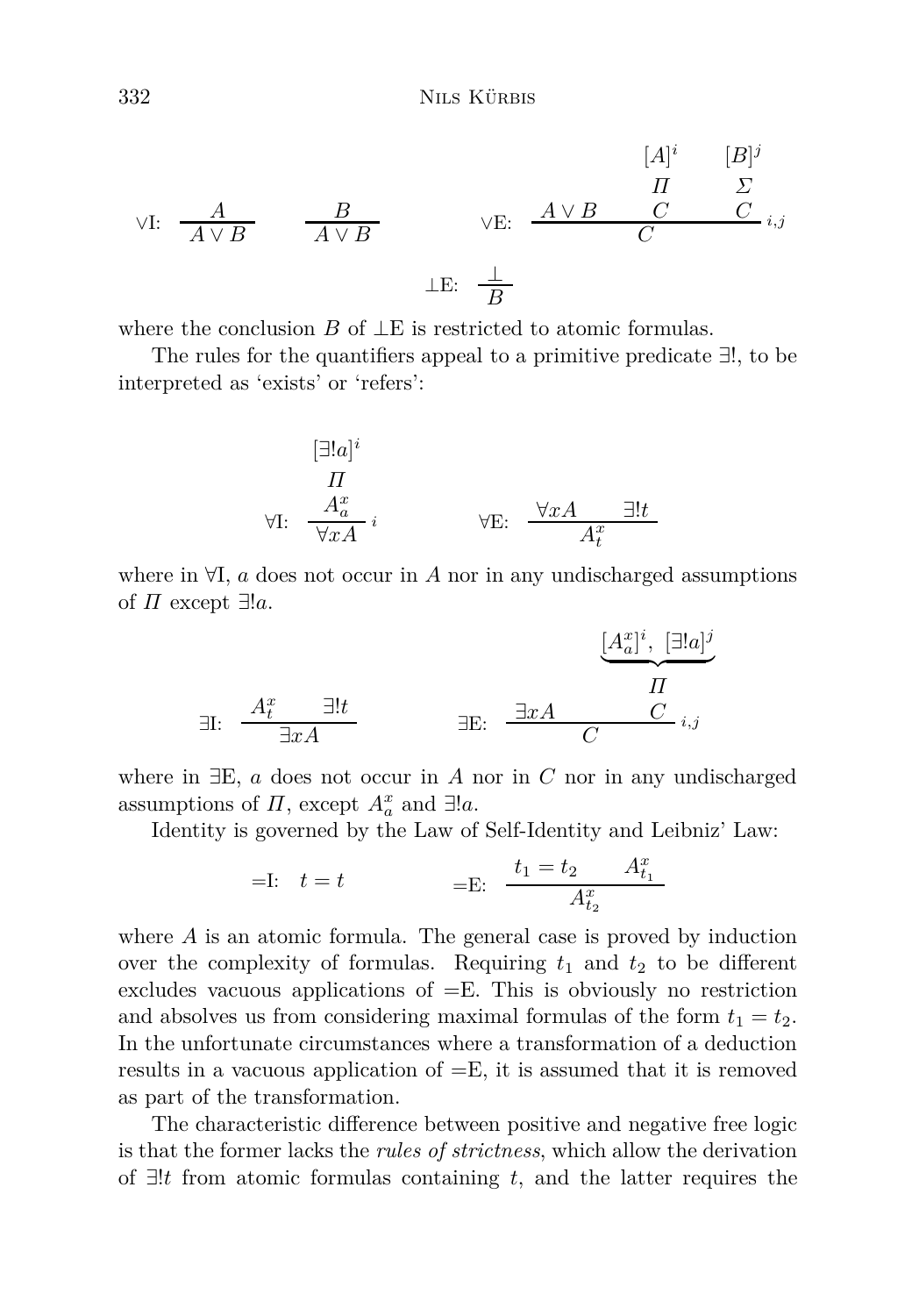premise ∃!*t* in the introduction rule for identity =I*<sup>n</sup>* . Intuitively, this means that in positive free logic, atomic sentences may be true even if terms occurring in them do not refer, while such sentences are always false in negative free logic; and in negative free logic, self-identity is equivalent to existence, while in positive free logic, this is not in general the case.

It will make sense to have primitive rules for the biconditional  $\leftrightarrow$ :

$$
[A]^{i} \qquad [B]^{j}
$$
  
\n
$$
\Pi \qquad \Pi
$$
  
\n
$$
\leftrightarrow I: \qquad \frac{B}{A \leftrightarrow B} \qquad \qquad i,j
$$
  
\n
$$
\leftrightarrow E^{1}: \qquad \frac{A \leftrightarrow B}{B} \qquad \qquad A \qquad \qquad \leftrightarrow E^{2}: \qquad \frac{A \leftrightarrow B}{A} \qquad \frac{B}{A}
$$

Having these rules available simplifies some of the deductions in the comparison of the binary quantifier and term-forming operator for definite descriptions.

It is customary in discussions of classical free logic to observe that it is possible to dispense with the primitive ∃! and to treat it as defined in terms of ∃ and =, due to the following equivalence which holds also in IPF:

(∗1) ⊢ ∃!*t* ↔ ∃*y y* = *t*

If  $\exists !t$ , then by  $= I$  and  $\exists !$ :  $\exists y \ y = t$ . If  $\exists y \ y = t$ , suppose  $a = t$  and  $\exists !a$ , then by  $=E: \exists !t$ , and so by  $\exists E: \exists !t$ .

It is, however, formally convenient and philosophically preferable to keep ∃! primitive. From the formal perspective of proving a normalisation theorem for **IPF**, if  $\exists$ ! is treated as defined, we should have to consider additional maximal formulas of the form  $\exists y \ y = t$  arising when the premise  $\exists !t$ , i.e.  $\exists y \ y = t$ , of  $\exists I$  or  $\forall E$  is derived by  $\exists I$ . From the philosophical perspective, and one that aims at a proof-theoretic specification of the meanings of the logical constants, if ∃! is treated as defined, then the meaning of the universal quantifier would be specified in terms of the existential quantifier, that expression appearing in a premise of its introduction rule and discharged hypothesis of its elimination rule, and the specification of the meaning of the existential quantifier would be circular for precisely the same reason.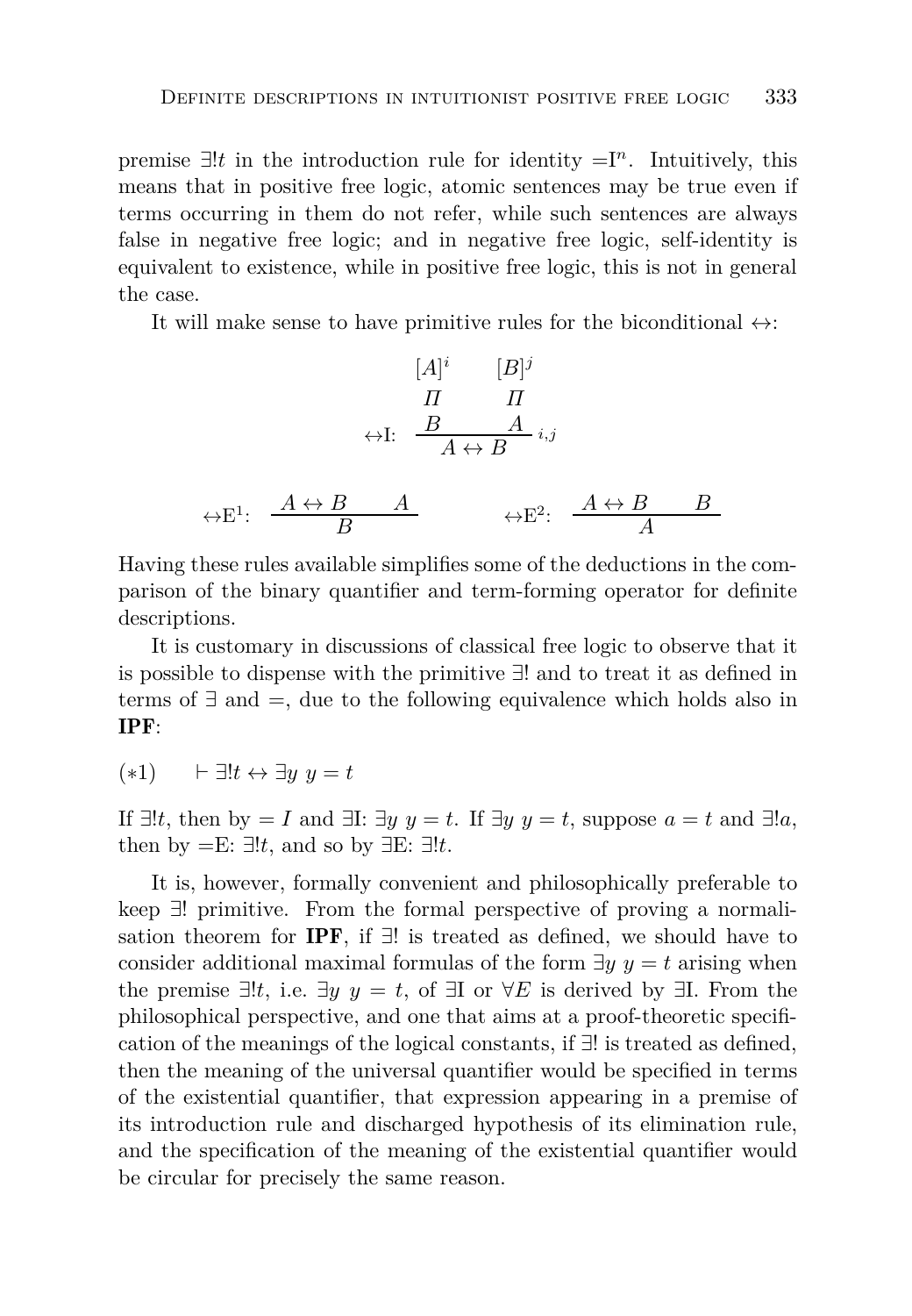Wider philosophical considerations also support the view that ∃! should be regarded as primitive. Logic is silent about the meanings of the atomic sentences of the formal language and is not concerned with the question which of them are, in fact, true and which are false. To treat ∃! as primitive is to treat formulas of the form ∃!*t* as being in the same category as the other atomic formulas of the language in this respect: the intended interpretation of ∃! is given outside logic. Notice that the formal system does not decide whether ∃!*t* should mean '*t* exists' or '"*t*" refers'. What exists and what doesn't, which terms refer and which don't, is not in general a question of  $logic - alt hough$  it may be in very special cases, such as the numbers for logicists. Logic has no say in what grounds the rather crucial difference between the names 'Jamina' and 'Pegasus'. The first refers, the second does not. Jamina is a pygmy hippopotamus that lives in Łódź Zoo. Pegasus is a winged horse from Greek mythology. Jamina exists, Pegasus does not. '∃!Jamina' is true in virtue of the animals that are kept in Łódź Zoo and the names they have been given, and not because of some feature of logic. The existence of Pegasus or the assumption that 'Pegasus' refers stands in contradiction with what there is, and maybe even with what there can be according to the laws of biology, and hence ¬∃!Pegasus, but what it is that precludes that Pegasus exists or that 'Pegasus' refers is again not a question of logic.

These philosophical considerations also accord with the fact that the use of ∃! in deductions in positive free logic is rather limited. No rule of IPF has a formula of the form ∃!*t* as the conclusion. There is no introduction rule for ∃!. Its main use is as an assumption, possibly one to be discharged. As a corollary of the normalisation theorem for IPF it could be established rigorously under which conditions a formula of the form ∃!*t* may be derived. This issue is tangential to the main concerns of this paper, and so to do so here would go too far. For the present discussion it suffices to point out that, aside from by being an assumption, a subformula of one or a consequence of  $\perp$ , a formula of the form ∃!*t* may be derived by Leibniz' Law, in which case it has been derived from a formula of the same form, but containing a different term, and an identity with *t* to its left. Assumptions of the latter kind may be discharged by an application of ∃E, as exemplified by the proof of the right to left direction of (∗1), which presents the only other way a formula of the form ∃!*t* may be derived from premises that are consistent and do not contain it as a subformula. Thus formulas of the form ∃!*t* are only derivable if the premises are inconsistent, the formula occurs as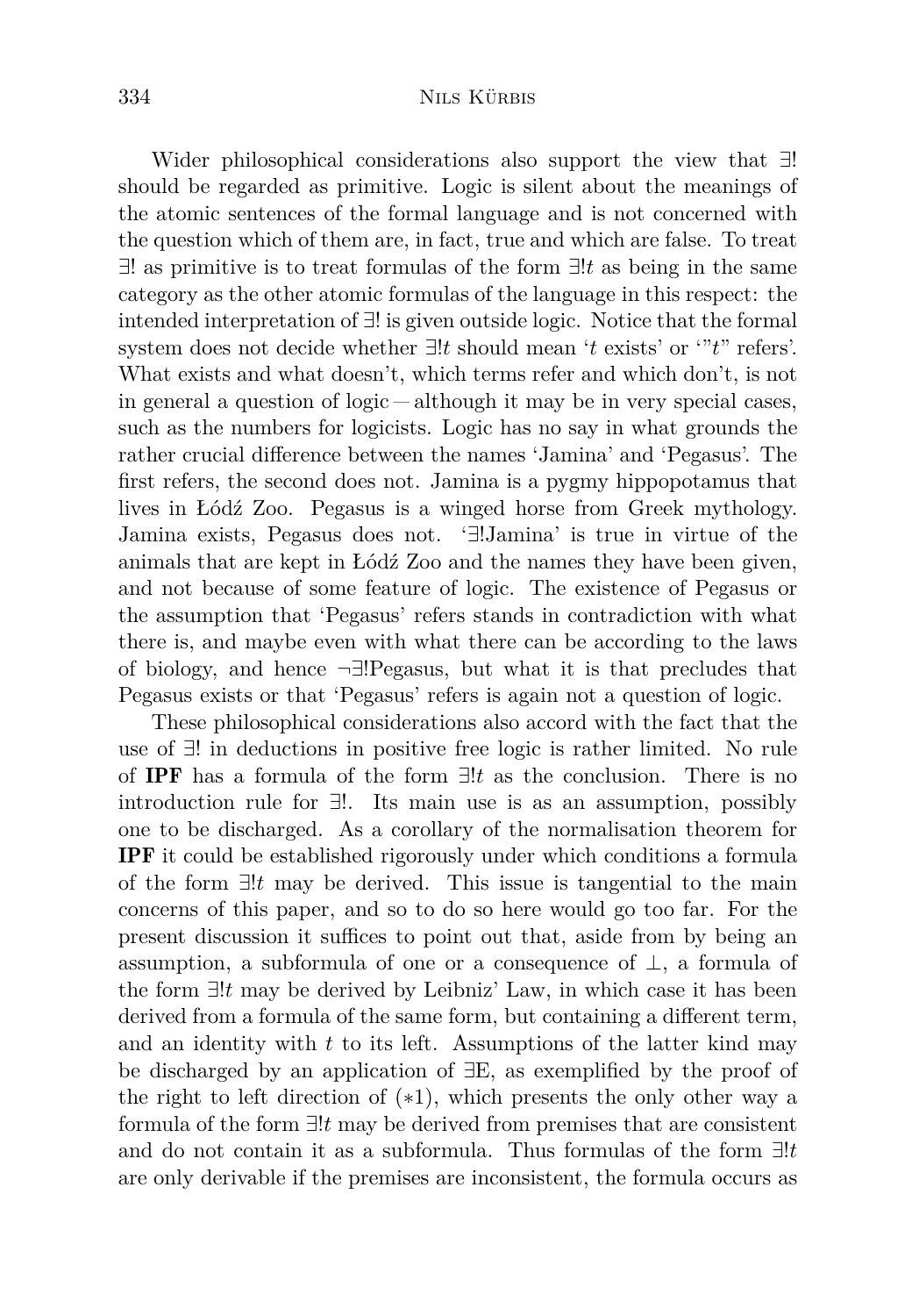a subformula amongst them, or they contain ∃ or identities, the term *t* and the existential quantifier. Accordingly, in applications of the system of positive free logic in the formalisation of a theory, for instance, or of ordinary argumentation, typically a stock of formulas would be given that specify what exists or which terms refer. The logic alone does not allow us to derive a formula of the form ∃!*t*, but this requires assumptions which are of a non-logical character. In the case of negative free logic, there are also the rules of strictness that allow the derivation of formulas of the form ∃!*t*, but to do so, assumptions or axioms need to be given that are atomic formulas, and their truth is again not established by logic.

Consequently, a derivation of 'The *F* is *G*' requires information that is not of a purely logical kind, be it that these are assumptions of a deduction or non-logical axioms of a theory. For instance, as will be seen from the introduction rule governing I to be given in section 4, if we are to derive that the female pygmy hippopotamus of Łódź Zoo is hungry, then we require assumptions such as that Jamina is a female pygmy hippopotamus of Łódź Zoo, that she exists, that she is hungry, and that she is the only female pygmy hippopotamus of Łódź Zoo. Positive free logic also allows for the option that a sentence 'The *F* is *G*' is true even if there is no unique  $F$ , but then the logic does not specify any conditions under which this may be the case: rather, this depends entirely on the non-logical content of *F* and *G*. Such sentences can only be used as assumptions or need to be added as non-logical axioms to theories. In this respect, however, they are no different from axioms of theories such as that every number has a unique successor (*pace* logicists) or assumptions such as that there is only one female pygmy hippopotamus in Łódź Zoo.

The discussion of the previous paragraphs hints at a stronger conclusion: the meaning of ∃! cannot be given by rules of inference, at least not by rules of a purely logical character. This is neither surprising nor problematic. Existence and reference concern domains outside logic, and there are other ways of giving meanings to expressions than laying down rules of inference for them. Logic can rely on those for the meaning of ∃!, just as it relies on them to provide the meanings of 'is a pygmy hippopotamus' and 'is a winged horse'. This may be contentious amongst inferentialists, and as such point to a problem for the acceptability of free logics with an existence predicate to some of them, but to address these issues would require a paper on its own.<sup>[7](#page-8-0)</sup>

<span id="page-8-1"></span><span id="page-8-0"></span><sup>&</sup>lt;sup>7</sup> In negative free logic,  $\exists!$  is governed by what may look like introduction rules,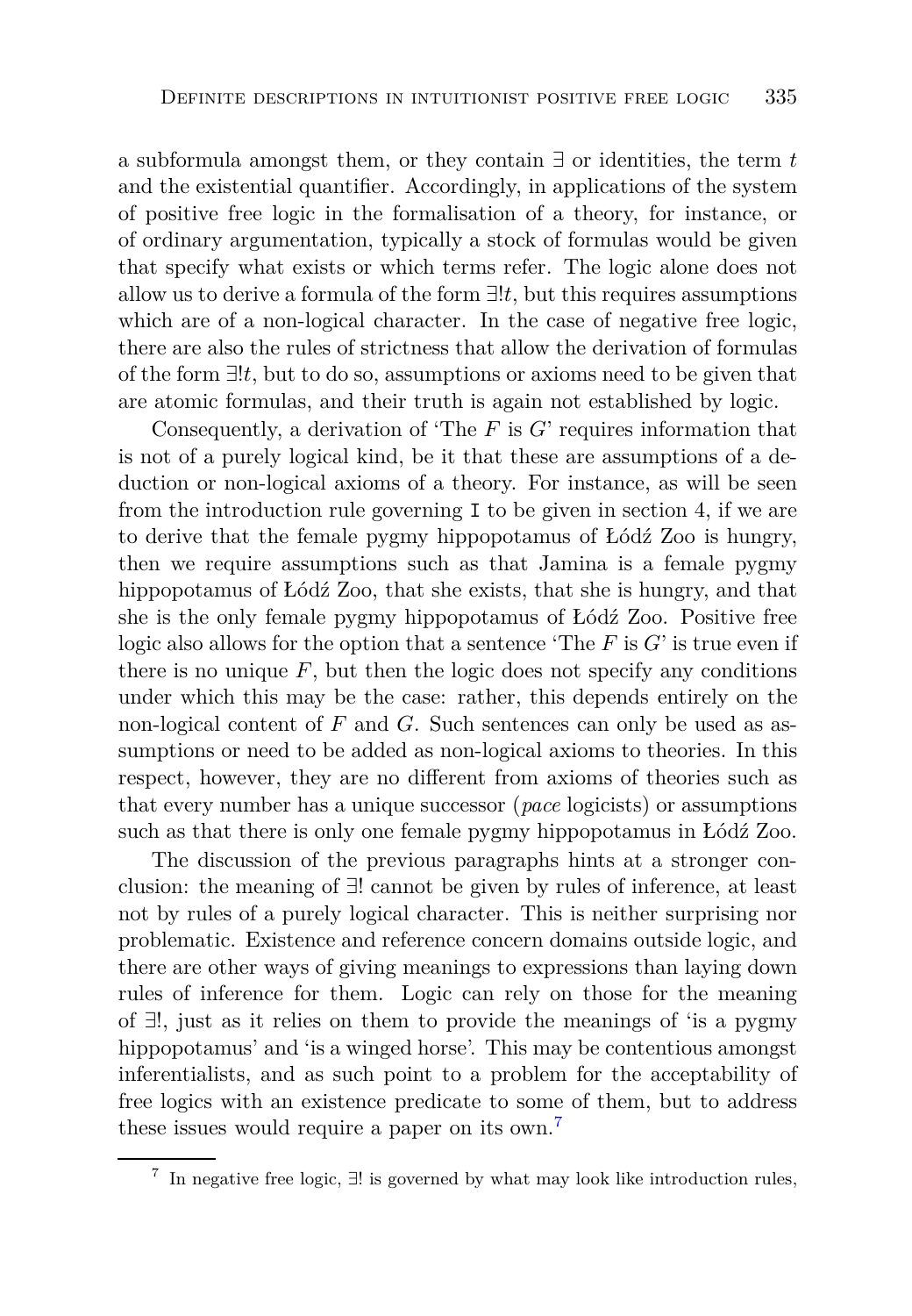## 3. The term-forming <sup>ι</sup> operator in IPF

The binary quantifier I is intended to formalise the ordinary English 'The *F* is *G*'. In formalisations of definite descriptions by a term-forming operator 1, it is customary to provide axioms only for occurrences of 1terms to the left or right of identity and to let the logical properties of formulas with occurrences of <sup>ι</sup> -terms in other contexts be determined by them. As a preparation for finding suitable rules of natural deduction governing the binary quantifier I, in this section I will consider adding a term-forming operator  $\mathbf 1$  for definite descriptions to **IPF** and investigate the properties of the more general formulas of the form  $G(xFx)$ , where *G* need not be identity, in the resulting system.

The Russellian analysis of 'The *F* is *G*' as 'There is a unique *F* and it is *G*' is not suitable for the framework of positive free logic, where, semantically speaking, atomic formulas may be true even though they contain terms that do not refer (to an object considered to exist or to be in the domain of quantification).  $G(xF)$  is not logically equivalent to  $\exists y (\forall x (F \leftrightarrow x = y) \land G)$  for every choice of *G*. If there is a unique *F* and it is *G*, then the *F* is *G*, but the converse holds only under the condition that there is a unique *F*. If  $\exists y \forall x (F \leftrightarrow x = y) \land G(\iota x F)$ , then  $\exists y (\forall x (F \leftrightarrow x = y) \land G)$ , and if  $\exists y (\forall x (F \leftrightarrow x = y) \land G)$ , then  $G(xF)$ . But  $\exists y (\forall x (F \leftrightarrow x = y) \land G)$  also implies  $\exists y \forall x (F \leftrightarrow x = y)$ . So in positive free logic,  $G(\iota x F) \wedge \exists y \forall x (F \leftrightarrow x = y)$  is equivalent to  $\exists y(\forall x(F \leftrightarrow x=y) \land G)$ . More briefly, exploiting the equivalence between 'the *F* exists' and 'there is a unique *F*', which is retained in positive free logic,  $G(\iota x F) \wedge \exists! \iota x F$  is equivalent to  $\exists y (\forall x (F \leftrightarrow x = y) \wedge G)$ .

To establish the observations of the previous paragraph formally in IPF extended by the term-forming operator for definite descriptions, we add *Lambert's Law* as the sole axiom governing **1**:

$$
(LL) \qquad \forall y (xF = y \leftrightarrow \forall x (F \leftrightarrow x = y))
$$

where *x* and *y* are distinct.

Call the resulting system  $IPF<sup>1</sup>$ .

namely the rules of strictness. Even should we treat them as such, ∃! has no elimination rules, and so the rules governing it fail to exhibit the format required of rules that determine meanings. Should we treat the rules for the quantifiers and  $=I^n$  as the elimination rules for ∃!, then the rules governing it are not harmonious, and so again its meaning is not determined by them.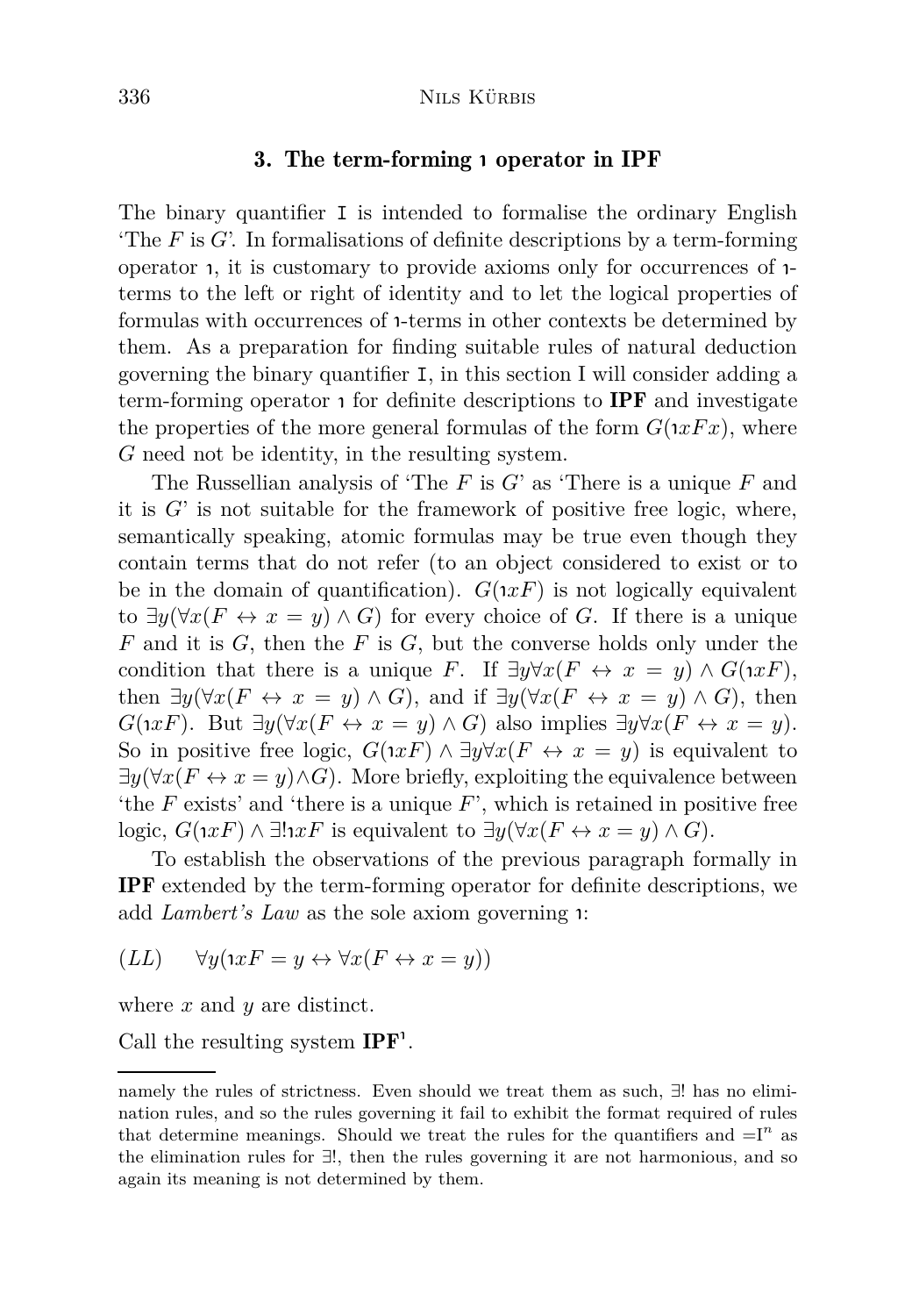It is generally agreed that Lambert's Law axiomatises the minimal theory of <sup>ι</sup> . Added to classical positive free logic, the resulting theory is often called *FD* or *MFD* (see [Bencivenga](#page-29-7)[,](#page-31-1) [1986;](#page-29-7) [Lambert,](#page-30-5) [2001](#page-30-5); van Fraassen and Lambert, [1967](#page-31-1)). I am here interested in formalising an equally minimal theory of the binary quantifier I. As the chosen deductive apparatus of the present paper is natural deduction, and the aim is to formulate rules with satisfactory proof-theoretic properties, the logic is intuitionist. However, the rules for I to be given in the next section could equally be added to classical positive free logic.<sup>[8](#page-10-0)</sup>

It is easy to show that (*LL*) implies that there is a unique *F* if and only if the *F* exists:

$$
(*2) \qquad \vdash \exists! \mathbf{1} x F \leftrightarrow \exists y \forall x (F \leftrightarrow x = y)
$$

(a) By  $(LL)$  and  $\forall E: \exists! \exists! \, xF \vdash \exists xF = \exists xF \leftrightarrow \forall x(F \leftrightarrow x = \exists xF)$ , so by  $I = I$  and  $\leftrightarrow E: \exists! xF \vdash \forall x(F \leftrightarrow x = xF)$ ), so by  $\exists I: \exists! xF \vdash \exists y \forall x(F \leftrightarrow x)$  $x = y$ ).

(b) Conversely, assume  $\exists y \forall x (F \leftrightarrow x = y)$ , and suppose  $\exists ! a$  and  $\forall x (F \leftrightarrow y)$  $x = a$ ). Then by  $(LL)$  and  $\forall E: \exists x F = a$ . So by  $\exists I: \exists y \exists x F = y$ , and so by (∗1): ∃! ι *xF*.

Next, if the *F* exists and it is *G*, then there is a unique *F* that is *G*:

 $(*3)$  $\exists x F, G(\exists x F) \vdash \exists y (\forall x (F \leftrightarrow x = y) \land G(y))$ 

$$
\underbrace{1xF = 1xF \qquad \qquad \frac{(LL) \qquad \exists!1xF}{1xF = 1xF \leftrightarrow \forall x(F \leftrightarrow x = 1xF)} \qquad G(1xF) \qquad \qquad \frac{\forall x(F \leftrightarrow x = 1xF)}{\forall x(F \leftrightarrow x = 1xF) \land G(1xF) \qquad \qquad \exists!1xF \qquad \qquad \frac{\forall x(F \leftrightarrow x = 1xF) \land G(1xF)}{\exists y(\forall x(F \leftrightarrow x = y) \land G(y))} \qquad \qquad \frac{\exists!1xF \qquad \qquad \frac{\forall x(F \leftrightarrow x = 1xF) \land G(1TF)}{\forall x(F \leftrightarrow x = y) \land G(y)}
$$

 $(LL)$  implies that if there is a unique F that is G, then the F is G (see the proof (I) on p.  $339$ :

$$
(**4) \qquad \exists y (\forall x (F \leftrightarrow x = y) \land G(y)) \vdash G(\iota x F)
$$

<span id="page-10-0"></span><sup>8</sup> Rules adequate for the binary quantifier I in a classical sequent calculus that allow cut elimination are the subject of another paper. [Indrzejczak](#page-29-8) [\(2018,](#page-29-8) [2019,](#page-29-9) [2020b](#page-30-8)) provided cut-free sequent calculi for various formalisations of the term-forming ι operator. [Czermak](#page-29-10) [\(1974\)](#page-29-10) formalised a further cut free system for a logic of definite descriptions. [Tennant](#page-31-2) [\(1978,](#page-31-2) [2004\)](#page-31-3) provides normalising rules for <sup>ι</sup> that are equivalent to Lambert's Law in intuitionist negative free logic.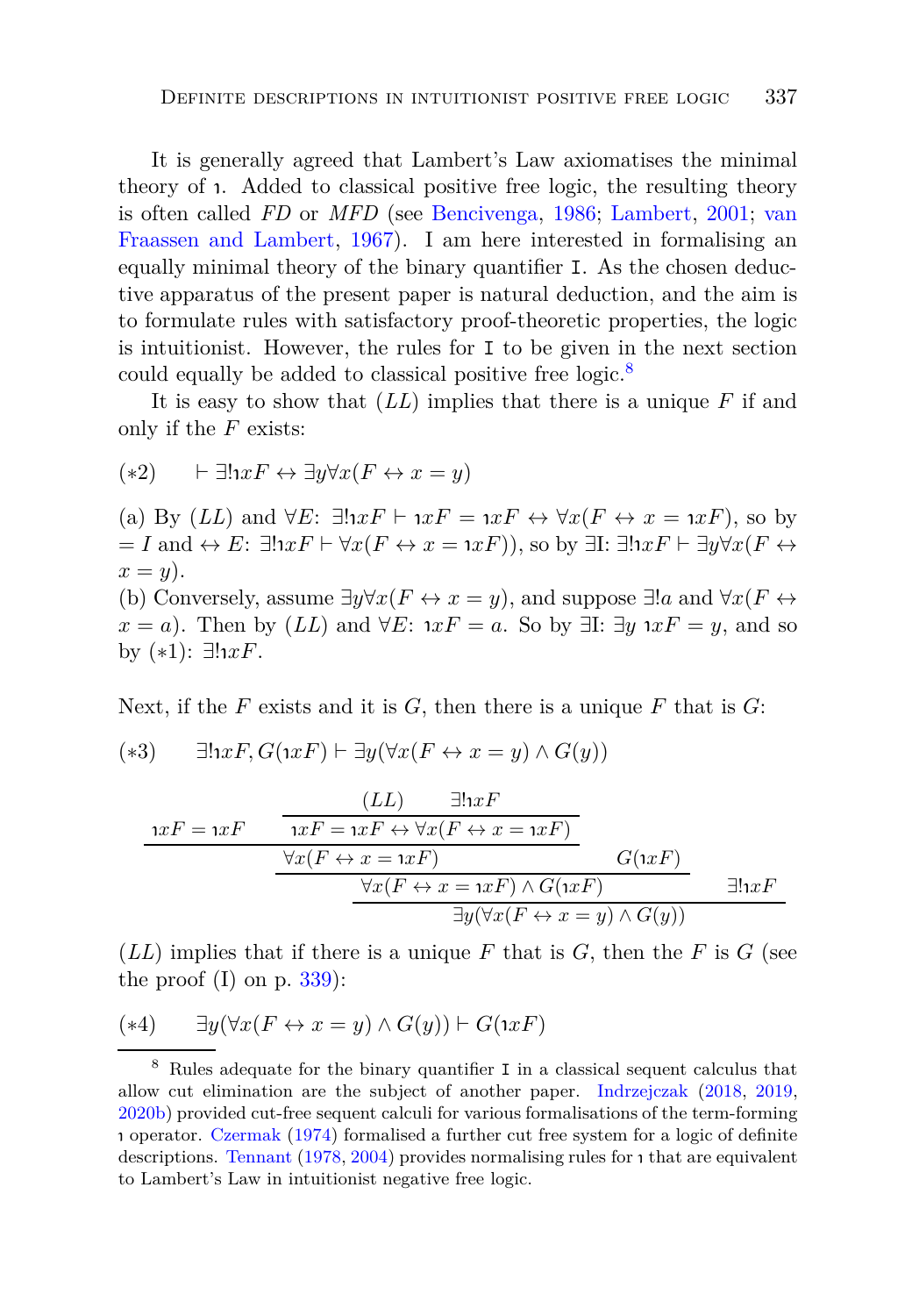Conversely,  $(LL)$  is derivable from  $(*3)$  and  $(*4)$ . Let  $(*3)'$  and  $(*4)'$ be  $(*3)$  and  $(*4)$  with  $G(y)$  replaced by  $xF = y$  (see the proof (II) on p. [339\)](#page-8-1):

 $(*5)$   $(*3)$ ',  $(*4)$ '  $\vdash$   $(LL)$ 

The double line stands for the derivable inference  $\forall x (F \leftrightarrow x = b) \land b =$  $a \vdash \forall x (F \leftrightarrow x = a)$ , and the labels of  $(*3)$ ' and  $(*4)$ ' indicate their use in the deduction.

It follows that the minimal theory of definite descriptions can be axiomatised equivalently by (∗3) and (∗4) instead of (*LL*). To formalise suitable rules for the binary quantifier I, in the next section we will cast (∗3) and (∗4) into rules of a system of natural deduction.

Russell and Whitehead observe that ambiguity arises from an attempted definition of  $G(xF)$  by  $\exists y(\forall x(F \leftrightarrow x=y) \land G(y))$  'when  $xF$ occurs in a proposition which is part of a larger proposition': then 'there is doubt whether the smaller or the larger proposition is to be taken as the  $G(\mu F)$ .' ([\(Whitehead and Russell](#page-31-4), [1997,](#page-31-4) p. 173), notation adjusted.) They note that the formula  $G(\iota x F) \to B$ , *B* not containing the variable that  $xF$  replaces in  $G$ , can mean either of these:

$$
\exists y (\forall x (F \leftrightarrow x = y) \land G(y)) \rightarrow B
$$
  

$$
\exists y (\forall x (F \leftrightarrow x = y) \land (G(y) \rightarrow B))
$$

Replacing *B* with ⊥, the distinction is the one between *internal* and *external* negation. If there is no unique  $F$ , then in negative free logic the first is true, but the second is false. There is, therefore, a need to distinguish them. Russell and Whitehead repeat the description in square brackets to mark scope distinctions:

$$
[xF]G(xF) \to B
$$

$$
[xF](G(xF) \to B)
$$

In the first, the description has narrow scope, in the second it has wide scope.

In formalisations of theories of definite descriptions axiomatised by (*LL*),  $G(\iota x F)$  is not defined as  $\exists y (\forall x (F \leftrightarrow x = y) \land G(y))$ . The logical properties of  $G(xF)$  are treated entirely in terms of consequences of (*LL*). As the latter makes no provision for scope distinctions, neither does the theory as a whole.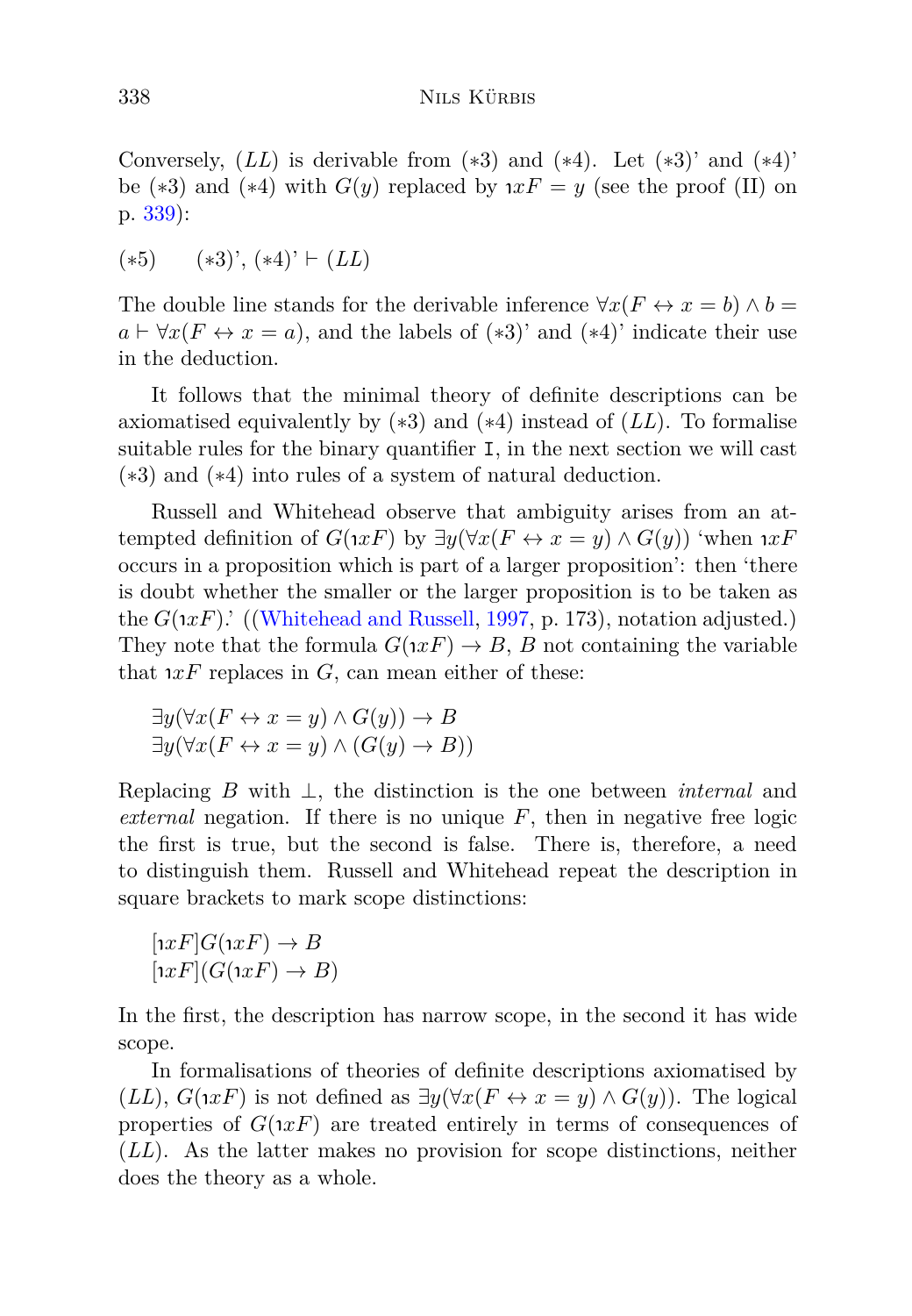

$$
\frac{[xF = a]^2 \quad \exists!a]^4}{\exists y(\forall x(F \leftrightarrow x = y) \land y = a)} \quad \frac{[\forall x(F \leftrightarrow x = b) \land b = a]^1}{\forall x(F \leftrightarrow x = a)} \quad \frac{[\forall x(F \leftrightarrow x = a)]^4 \quad a = a}{\forall x(F \leftrightarrow x = a) \land a = a} \quad \boxed{\exists!a]^4}
$$
\n
$$
\frac{\exists y(\forall x(F \leftrightarrow x = y) \land y = a)}{\forall x(F \leftrightarrow x = a)} \quad \frac{\forall x(F \leftrightarrow x = a)}{\exists y(\forall x(F \leftrightarrow x = y) \land y = a)} \quad \frac{\exists y(\forall x(F \leftrightarrow x = y) \land y = a)}{\exists xF = a} \quad (*)}
$$
\n
$$
\frac{\forall x(F \leftrightarrow x = a)}{\forall y(\exists xF = y \leftrightarrow \forall x(F \leftrightarrow x = y))} \quad \frac{\forall x(F \leftrightarrow x = a)}{\exists xF = a} \quad (*)}
$$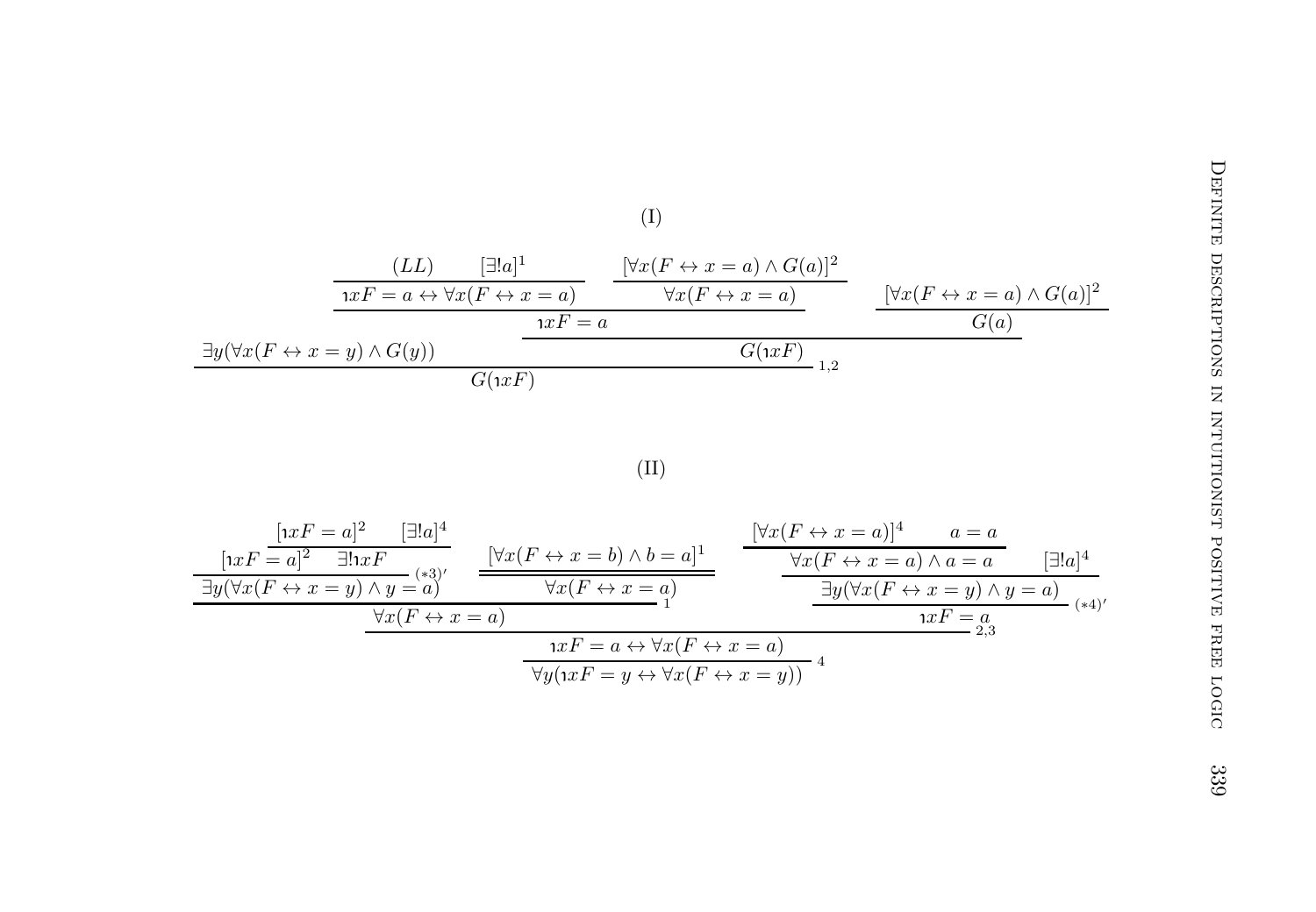These theories can be axiomatised equivalently by  $(*3)$  and  $(*4)$ .  $(*4)$ specifies the conditions under which  $G(xF)$  may be inferred and  $(*3)$ the consequences that follow from it. Adopting an inferentialist theory of meaning, these determine the meaning of  $G(\iota x F)$ . One may now ask what they tell us about  $\neg G(xF)$ . There are two paths to addressing this question. One is to contrapose  $(*3)$  and  $(*4)$ , the other to replace to replace *G* by  $\neg G$  in them. Doing so with  $(*3)$ , keeping  $\exists! \mathbf{1} x F$  in the antecedent in the contraposition, yields:

$$
(*6) \qquad \neg \exists y (\forall x (F \leftrightarrow x = y) \land G(y)), \exists! \exists x F \vdash \neg G(xF)
$$

$$
(*7) \qquad \neg G(\iota x F), \exists ! \iota x F \vdash \exists y (\forall x (F \leftrightarrow x = y) \land \neg G(y))
$$

( $*6$ ) and  $(*7)$  give grounds and consequences of  $\neg G(1xF)$  under the assumption that the *F* exists, in which case Russell's internal and external negations are equivalent. Contraposing and replacing in (∗4) give grounds and consequences of  $\neg G(xF)$  independently of this assumption:

$$
(**8) \qquad \exists y (\forall x (F \leftrightarrow x = y) \land \neg G(y) \vdash \neg G(\exists x F))
$$

$$
(*)\qquad \neg G(\iota x F) \vdash \neg \exists y (\forall x (F \leftrightarrow x = y) \land G(y)
$$

 $\neg G(xF)$  thus lies between internal and external negation in logical strength, implied by the former and implying the latter, but equivalent to neither. Thus in a theory of definite descriptions axiomatised by  $(LL)$ ,  $\neg G(\iota x F)$  presents a third option besides the two countenanced by Russell and Whitehead, and one might even say that such a theory endorses the ambiguity they diagnose in  $\neg G(\iota x F)$ .

<span id="page-13-0"></span>Russell and Whitehead have a point when they insist that it is possible to draw scope distinctions in sentences containing definition descriptions, in particular with respect to negation. The binary quantifier I provides a means of formalising a theory of definite descriptions while building scope distinctions directly into the notation.

#### 4. The binary quantifier **I** in IPF

Principle (∗4) occupies common ground between positive and negative free logic, and so the introduction rule for the binary quantifier I of [\(Kürbis,](#page-30-0) [2019a\)](#page-30-0) is good for the present system, too: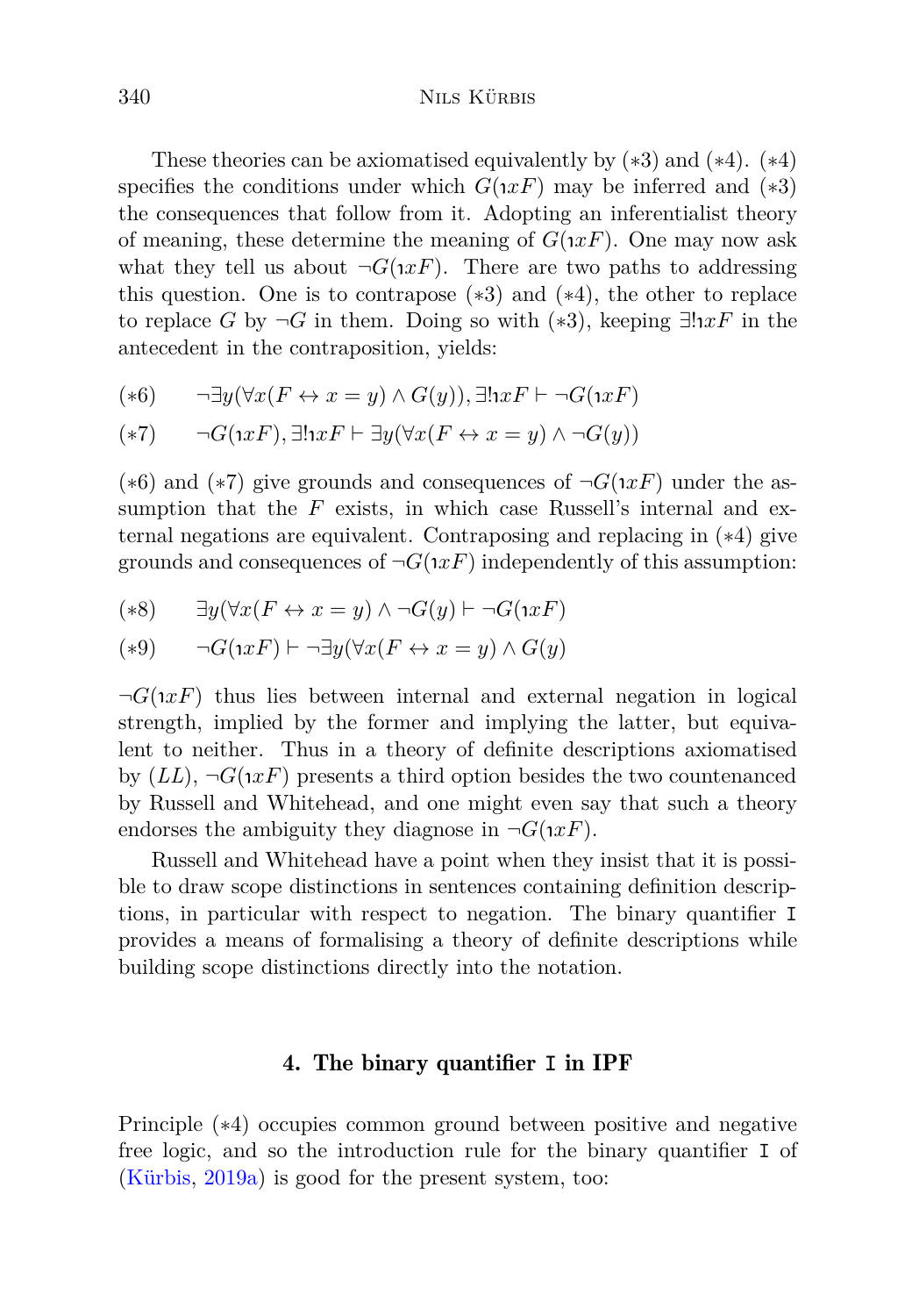$$
\underbrace{[F_a^x]^i,\;[\exists !a]^j}_{\Pi} \label{eq:2.1}
$$
   
 
$$
\underbrace{F_t^x \qquad G_t^x \qquad \exists !t \qquad \qquad a=t}_{\text{Ix}[F,\,G]} \quad \, i,j
$$

where  $a$  is a fresh parameter, that is to say  $a$  is different from  $t$ , does not occur in *F* or *G*, nor in any undischarged assumption in  $\Pi$  except  $F_a^x$  and  $\exists !a$ .

The elimination rules for I of [\(Kürbis,](#page-30-0) [2019a](#page-30-0)) need to be adjusted. As I*x*[*F, G*] may be true even if no unique *F* exists, they require the additional premise that the *F* exists, which in the present symbolism is expressed by  $I\overline{x}$ [*F*,  $\exists !\overline{x}$ ]. The following elimination rule for I captures (\*3):

$$
\underbrace{[F_a^x]^i, [G_a^x]^j, [\exists!a]^k}_{\text{IE}^{1p'}:} \underbrace{\text{Ix}[F, G]}_{\text{Ix}[F, \exists!x]} \underbrace{\text{Ix}[F, G]}_{\text{Iy}}.
$$

where *a* is a fresh parameter, that is to say *a* does not occur in *F*, *G* or *C*, nor in any undischarged assumptions of *Π* except  $F_a^x$ ,  $G_a^x$  and  $\exists !a$ , and it is not free in *F* or *G*.

Although straightforward and convenient for practical purposes, from the proof-theoretic perspective this rule is unsatisfactory, as will be shown shortly. A modified version fares better. This explains why its label carries a prime.

One of the more idiosyncratic features of definite descriptions in positive free logic is that the uniqueness of the *F* is also only consequent upon its existence, and so the second elimination rule for the binary quantifier of [\(Kürbis,](#page-30-0) [2019a\)](#page-30-0) would require the additional premise  $I_x[F, \exists !x]$ , too. This addition, however, would make the first premise redundant, and so in the present context we are left with:

$$
\mathrm{IE}^{2p'}\colon \quad \frac{\mathrm{I}x[F,\exists !x] \qquad \exists !t_1 \qquad \exists !t_2 \qquad F_{t_1}^x \qquad F_{t_2}^x}{t_1 = t_2}
$$

This rule, too, is going to be modified slightly, which explains the prime.

The problem with  $IE^{1p'}$  is that there is no general way of removing a formula of the form  $I_x[F, \exists !x]$  from a deduction that is concluded by II and the second premise of  $IE^{1p'}$ :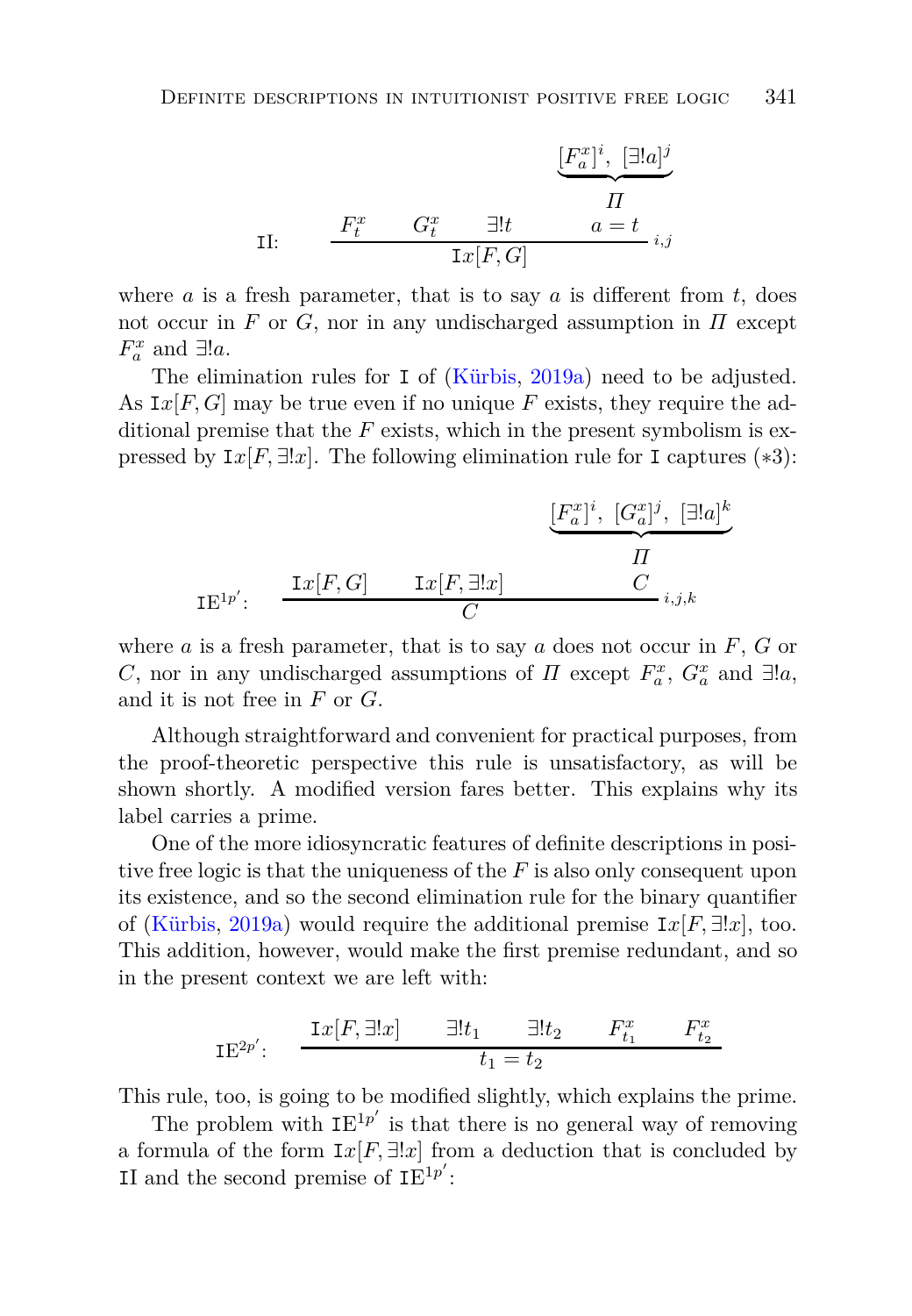$$
\underbrace{[F_z^x]^i}_{\Pi_1}, \underbrace{[\exists!z]^j}_{\Pi_2}, \underbrace{[F_z^x]^k}_{\Pi_2}, \underbrace{[\Xi!z]^m}_{\Pi_2}
$$
\n
$$
\underbrace{[F_z^x]^k}_{\Pi_2}, \underbrace{[G_z^x]^l}_{\Pi_2}, \underbrace{[\exists!z]^m}_{\Pi_2}
$$
\n
$$
\underbrace{\mathbf{I}x[F, G]}_{\Pi_2}, \underbrace{\mathbf{I}x[F, G]}_{\Pi_2}, \underbrace{\mathbf{I}x[F, G]}_{\Pi_2}, \underbrace{\mathbf{I}x[F, G]}_{\Pi_2}, \underbrace{\mathbf{I}x[F, G]}_{\Pi_2}, \underbrace{\mathbf{I}x[F, G]}_{\Pi_2}, \underbrace{\mathbf{I}x[F, G]}_{\Pi_2}, \underbrace{\mathbf{I}x[F, G]}_{\Pi_2}, \underbrace{\mathbf{I}x[F, G]}_{\Pi_2}, \underbrace{\mathbf{I}x[F, G]}_{\Pi_2}, \underbrace{\mathbf{I}x[F, G]}_{\Pi_2}, \underbrace{\mathbf{I}x[F, G]}_{\Pi_2}, \underbrace{\mathbf{I}x[F, G]}_{\Pi_2}, \underbrace{\mathbf{I}x[F, G]}_{\Pi_2}, \underbrace{\mathbf{I}x[F, G]}_{\Pi_2}, \underbrace{\mathbf{I}x[F, G]}_{\Pi_2}, \underbrace{\mathbf{I}x[F, G]}_{\Pi_2}, \underbrace{\mathbf{I}x[F, G]}_{\Pi_2}, \underbrace{\mathbf{I}x[F, G]}_{\Pi_2}, \underbrace{\mathbf{I}x[F, G]}_{\Pi_2}, \underbrace{\mathbf{I}x[F, G]}_{\Pi_2}, \underbrace{\mathbf{I}x[F, G]}_{\Pi_2}, \underbrace{\mathbf{I}x[F, G]}_{\Pi_2}, \underbrace{\mathbf{I}x[F, G]}_{\Pi_2}, \underbrace{\mathbf{I}x[F, G]}_{\Pi_2}, \underbrace{\mathbf{I}x[F, G]}_{\Pi_2}, \underbrace{\mathbf{I}x[F, G]}_{\Pi_2}, \underbrace{\mathbf{I}x[F, G]}_{\Pi_2}, \underbrace{\mathbf{I}x[F, G]}_{\Pi_2}, \underbrace{\mathbf{I}x[F, G]}_{\Pi_2}, \underbrace{\mathbf{I}x[F, G]}_{\Pi_2}, \underbrace{\mathbf{I
$$

This may not be a dramatic shortcoming: in intuitionist negative free logic, we cannot expect to be able to remove formulas of the form ∃!*t* that have been concluded by rules of strictness and are used as the existence premises of  $=I^n$ ,  $\exists I$  or  $\forall E$ . We have a similar situation here, and so it would make sense not to consider  $IE^{1p'}$  as an elimination rule for  $I\left(x\right)$ [*F,*  $\exists !$ *x*], and not to count formulas that are concluded by II and used as the second premise of  $IE^{1p'}$  as maximal.

Contrary to the situation in intuitionist negative free logic, however, it is possible to do better in **IPF**.  $IE^{1p'}$  can be reformulated in such a way that the offensive formulas  $I_x[F, \exists !x]$  may be removed from deductions. This comes at a cost in the complexity of the rules, so for the practical purpose of carrying out deductions it is often useful to keep the simpler rule in mind and apply it instead. The desired modification is achieved by replacing the premise  $I_x[F, \exists !x]$  of  $I E^{1p'}$  by the conditions under which it may be derived as specified by  $II$ :

$$
\underbrace{\begin{bmatrix} F_a^x \end{bmatrix}^{i_1}, \begin{bmatrix} \exists !a \end{bmatrix}^{i_2}}_{\text{I}} \qquad \underbrace{\begin{bmatrix} F_b^x \end{bmatrix}^{i_3}, \begin{bmatrix} G_b^x \end{bmatrix}^{i_4}, \begin{bmatrix} \exists !b \end{bmatrix}^{i_5}}_{\text{I}}}{\begin{bmatrix} \Sigma \\ \text{I}} \\ \text{I}} \\ \text{I}} \\ \underbrace{\begin{bmatrix} \text{I}x \end{bmatrix}^{i_7}}_{\text{I}} \qquad \underbrace{\begin{bmatrix} \text{I}x \end{bmatrix}^{i_8}}_{\text{I}} \qquad \underbrace{\begin{bmatrix} \text{I}x \end{bmatrix}^{i_8}}_{\text{I}} \qquad \underbrace{\begin{bmatrix} \text{I}x \end{bmatrix}^{i_8}}_{\text{I}} \qquad \underbrace{\begin{bmatrix} \text{I}x \end{bmatrix}^{i_8}}_{\text{I}}}_{\text{I}}}{\begin{bmatrix} \text{I}x \end{bmatrix}^{i_7}}_{\text{I}}}
$$

where *a* and *b* are fresh: *a* is different from *t*, does not occur in *F* or *G*, nor in any undischarged assumptions of *Π* except  $F_a^x$  and  $\exists !a$ ; and *b* does not occur in *F*, *G*, *C*, nor in any undischarged assumptions of  $\Sigma$ except  $F_b^x$ ,  $G_b^x$  and  $\exists !b$ .

Replacing  $IE^{1p'}$  by  $IE^{1p}$  requires the addition of a further elimination rule for formulas of the form  $I_x[F, \exists !x]$ :

$$
\underbrace{[F_a^x]^i, [\exists!a]^j}_{II}
$$
  
IE<sup>3p</sup>:  

$$
\underbrace{\text{I}x[F,\exists!x]}_{C} \underbrace{I}{\underset{i,j}{\prod}}
$$

where  $a$  is fresh: it does not occur in  $F$  or  $C$  nor in any undischarged assumptions of  $\Pi$  except  $F_a^x$  and  $\exists !a$ .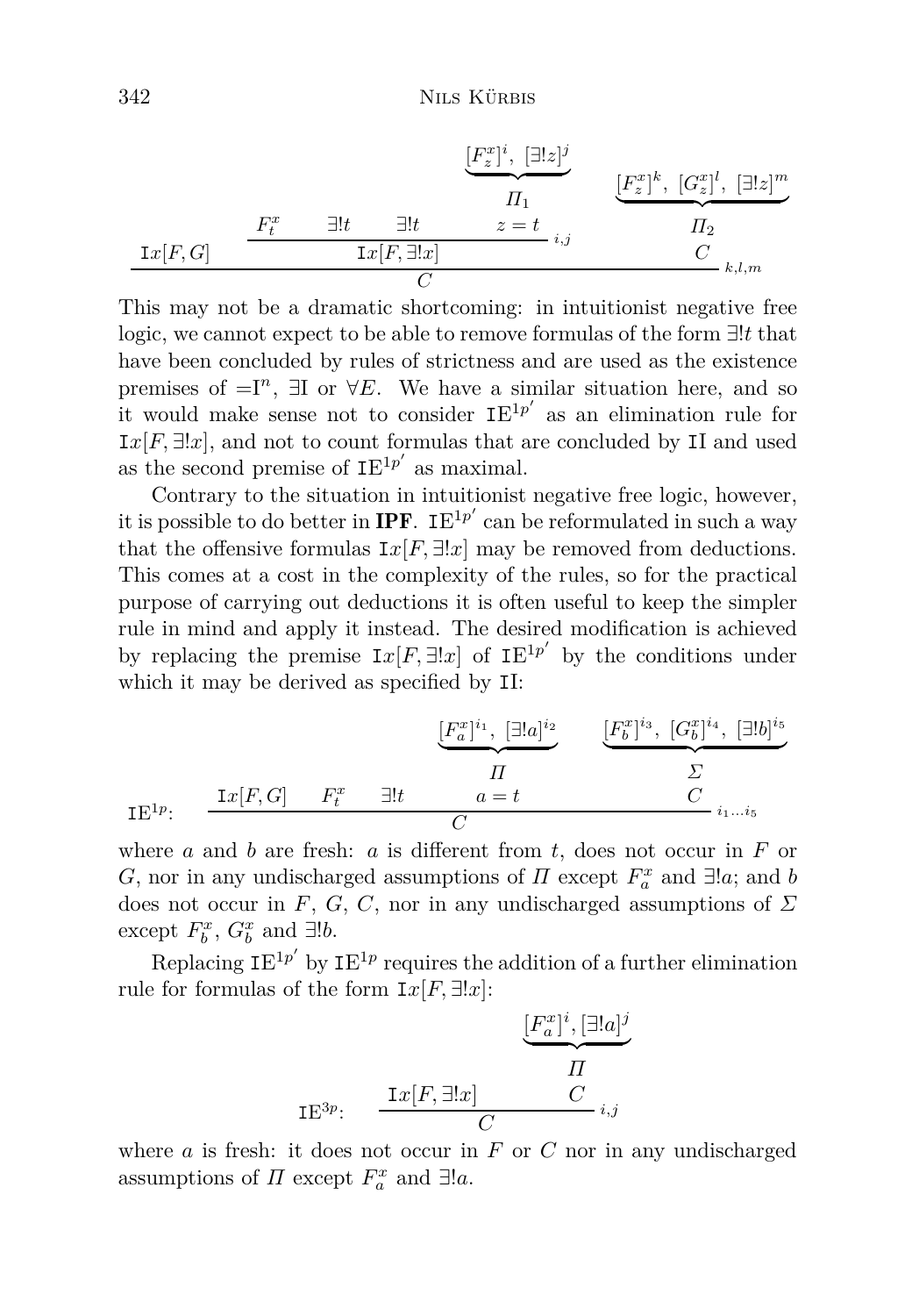This is because  $IE^{1p}$  makes stronger demands on the conditions under which it is applicable than  $IE^{1p'}$ : it requires the conditions under which the second premise of the latter may be derived, rather than just its assumption.  $IE^{1p'}$  may therefore be applied under conditions where  $IE^{1p}$  is not applicable, namely when  $Ix[F, \exists !x]$  is assumed rather than deduced. IE<sup>3*p*</sup> restores the balance: it is effectively the special case of IE<sup>1*p'*</sup> where *G* is ∃!.<sup>[9](#page-16-0)</sup>

 $IE^{1p'}$  and the pair  $IE^{1p}$  and  $IE^{3p}$  are interderivable, given II and  $IE^{2p'}$ :

(a) IE<sup>3p</sup> is the special case of IE<sup>1p'</sup> where both premises are Ix[F,  $\exists !x$ ], but listed only once. Given  $F_t^x$ ,  $\exists !t$  and a deduction  $\Pi$  of  $a = t$  from *F*<sup>*x*</sup></sup> and ∃!*a*, by II derive I*x*[*F*, ∃!*x*], using ∃!*t* twice to make up the required number of premises, and so by  $IE^{1p'}$ , now using  $Ix[F, \exists !x]$  twice, derive *C*.

(b) Given  $\text{I}x[F, G]$ ,  $\text{I}x[F, \exists !x]$  and a deduction *Π* of *C* from  $F_a^x$ ,  $G_a^x$ and  $\exists !a$ , apply  $IE^{2p'}$  to  $Ix[F, \exists !x]$  and assumptions  $F_b^x$ ,  $F_c^x$ ,  $\exists !b$  and  $\exists !c$ , where *b*, *c* are fresh and different, to derive  $b = c$ ; using  $F_c^x$  and  $\exists !c$ once more as premises, apply  $IE^{1p}$  to derive *C*; apply  $IE^{3p}$  to discharge assumptions  $F_c^x$  and  $\exists !c$ . See the construction (III) on p. [346.](#page-13-0)

Thus II,  $IE^{1p}$ ,  $IE^{2p'}$  and  $IE^{3p}$  capture (\*3) and (\*4), just as well as do II and  $IE^{1p'}$ . But we're not quite there yet.

As shown by (∗1), identity sometimes carries some of the characteristics of existence, and we need additional rules to ensure this. They are more or less  $IE^{2p'}$  and  $IE^{3p}$  with  $\exists!$  replaced by an identity:

$$
IE^{4p'}: \quad \frac{\mathrm{I}x[F, x = t_2]}{t_1 = t_2} \quad \frac{\exists! t_1 \quad \exists! t_2 \quad F_{t_1}^x}{t_1 = t_2}
$$

<span id="page-16-0"></span><sup>&</sup>lt;sup>9</sup> It may be objected that in determining the elimination rules for I, I have not followed any of the methods for 'reading off' elimination rules from introduction rules that may be found in the literature (see, e.g., [Francez and Dyckhoff](#page-29-11), [2012;](#page-29-11) [Kürbis,](#page-30-9) [2007,](#page-30-9) [2019b](#page-30-10); [Prawitz](#page-30-11), [1979](#page-30-11); [Read,](#page-31-5) [2010](#page-31-5); [Schroeder-Heister](#page-31-6), [1984](#page-31-6)). I have instead looked for proof-theoretically satisfactory rules of inference by transposing axioms equivalent to a prominent theory of definite descriptions into rules of natural deduction with an eye on proving a normalisation theorem. A discussion whether this disqualifies the present approach in the eyes of some inferentialists is a broader question and goes beyond the scope of this paper. A decision must be be left to the reader.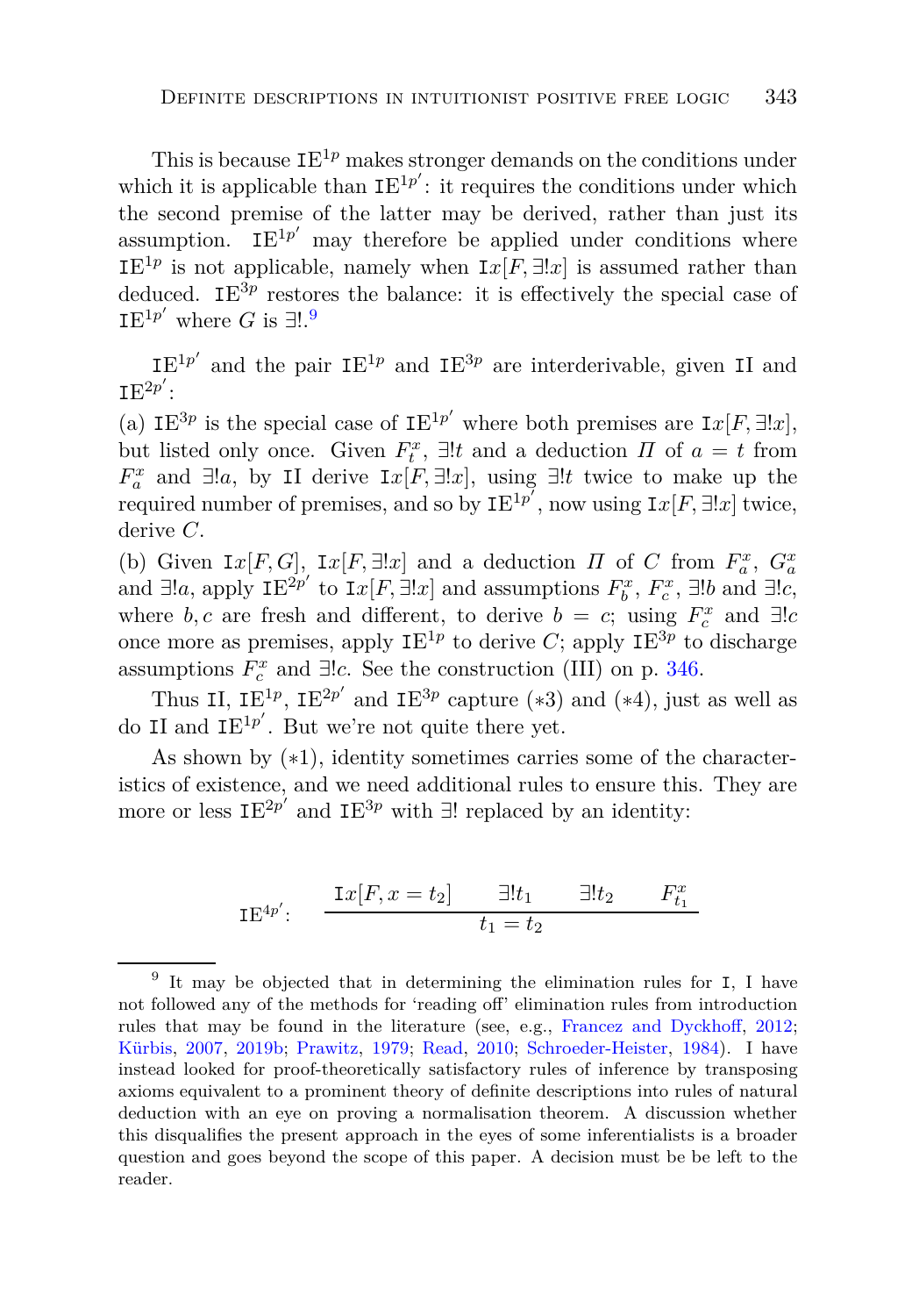$$
\underbrace{[F_a^x]^i, [\exists!a]^j}_{\Pi}
$$
  

$$
\underbrace{\mathbf{I}x[F, x = t]}_{C} \underbrace{\exists!t \qquad C}_{i,j}
$$

Notice the missing premise  $F_{t_2}^x$  in  $IE^{4p'}$  and the additional premise  $\exists !t$ in  $IE^{5p}$ . Like  $IE^{2p'}$ ,  $IE^{4p'}$  will be slightly modified, hence the prime. To this issue, we turn next.

It is possible to avoid occurrences of identities that are concluded by  $IE^{2p'}$  and used as the major premise in Leibniz's Law by replacing the former rule with a slight reformulation that absorbs a step by the latter:

$$
\mathbf{IE}^{2p}:\quad \frac{\mathbf{I}x[F,\exists !x] \qquad \exists !t_1 \qquad \exists !t_2 \qquad F_{t_1}^x \qquad F_{t_2}^x \qquad A_{t_1}^x}{A_{t_2}^x}
$$

where *A* is an atomic formula.

An induction over the complexity of formulas shows that  $IE^{2p}$  is derivable for formulas A of any degree.  $IE^{2p'}$  and  $IE^{2p}$  are interderivable in virtue of the rules for identity. To derive  $IE^{2p'}$  from  $IE^{2p}$ , let  $A_{t_1}^x$  be  $t_1 = t_1$ ; for the converse, apply Leibniz's Law to the conclusion of  $IE^{2p'}$ .

Finally, we do the same with  $IE^{4p'}$ :

IE<sup>4p</sup>: 
$$
\frac{\text{I}x[F, x = t_2]}{\text{I}t_1} \frac{\exists! t_1 \quad \exists! t_2 \quad F_{t_1}^x \quad A_{t_1}^x}{A_{t_2}^x}
$$

where *A* is an atomic formula.

An argument similar to the one given in the previous case shows that  $IE^{4p'}$  and  $IE^{4p'}$  are interderivable and an induction that the rules is derivable for formulas *A* of any degree.

For practical purposes  $IE^{2p'}$  and  $IE^{4p'}$  are more convenient than  $IE^{2p}$  and  $IE^{4p}$ , but for proof-theoretic purposes the latter are more interesting. So let  $IPF<sup>T</sup>$  be IPF extended by the binary quantifier I governed by the rules II,  $IE^{1p}$ ,  $IE^{2p}$ ,  $IE^{3p}$ ,  $IE^{4p}$ ,  $IE^{5p}$ . In the next section we will prove a normalisation theorem for this system.

To close this section, it may not come amiss to illustrate the use of I with a few examples. For simplicity, throughout I'll use  $IE^{2p'}$  and  $IE^{4p'}$ instead of  $IE^{2p}$  and  $IE^{4p}$ . Applications of the unfamiliar rules for I will be marked explicitly, for easier readability. The deductions also show that  $\mathbf{IPF}^{\mathsf{T}}$  provides an adequate reconstruction of a minimal theory of definite descriptions within positive free logic. The examples correspond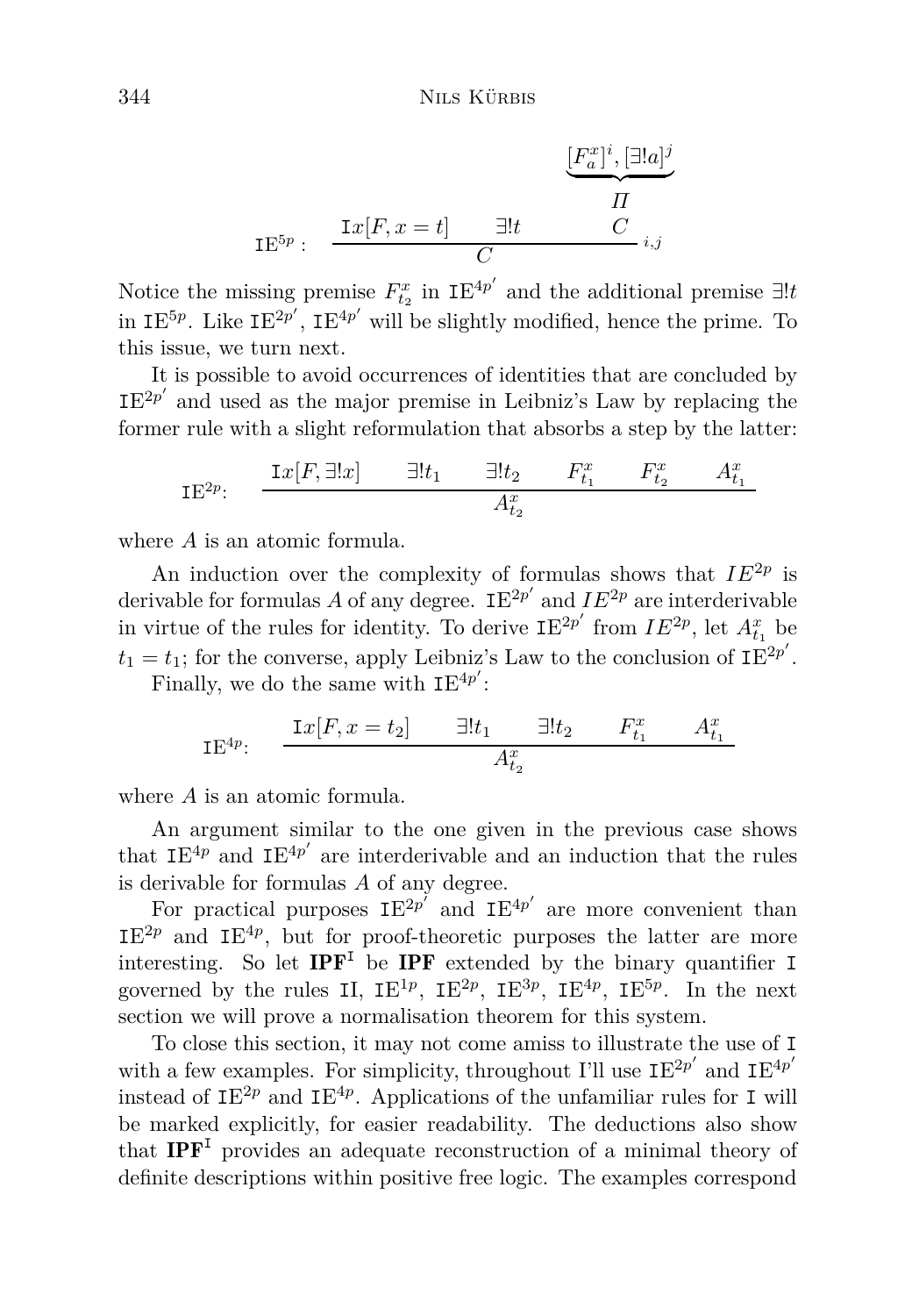to characteristic theses of a minimal theory of definite descriptions formalised with a term-forming operator and axiomatised by (*LL*). The correspondence between  $IPF<sup>I</sup>$  and  $IPF<sup>1</sup>$  is of course not perfect, as the latter system does not have scope distinctions. A closer comparison of the two systems is the subject of section 6.

$$
(*10) \quad \exists x (F \land \forall y (F_y^x \to y = x) \land G) \vdash \mathrm{I}x [F, G]
$$

See [\(Kürbis,](#page-30-0) [2019a](#page-30-0), p. 91): the deduction given there only appeals to the introduction rule for the binary quantifier, so remains correct in  $IPF<sup>I</sup>$ .

$$
(*11) \quad \ \ \mathrm{I}x[F,G],\mathrm{I}x[F,\exists !x]\vdash \exists x(F\wedge \forall y(F_y^x\rightarrow y=x)\wedge G)
$$

See the proof (IV) on p. [346.](#page-13-0)

$$
(*12) \quad \ \mathbf{I}x[F,\exists!x] \vdash \exists y \forall x(F \leftrightarrow x=y)
$$

See the proof (V) on p. [349.](#page-13-0)

$$
(*13) \quad \exists y \forall x (F \leftrightarrow x = y) \vdash \mathbf{I}x[F, \exists !x]
$$

See the proof (VI) on p. [349.](#page-13-0)

$$
(*14) \quad \vdash \mathbf{I}x[F,\exists!x] \leftrightarrow \exists y \forall x(F \leftrightarrow x=y)
$$

From  $(*12)$  and  $(*13)$  by  $\leftrightarrow I$ .

$$
(*15) \quad \text{I}x[F,\exists!x] \vdash \exists y \text{I}x[F,x=y]
$$

See the proof (VII) on p. [349.](#page-13-0)

$$
(*16) \quad \exists y \mathbf{I} x [F, x = y] \vdash \mathbf{I} x [F, \exists ! x]
$$

See the proof (VIII) on p. [349.](#page-13-0)

$$
(*17) \quad \vdash \exists y \mathbf{I} x [F, x = y] \leftrightarrow \mathbf{I} x [F, \exists ! x]
$$

From (\*15) and (\*16) by  $\leftrightarrow I$ .

(∗17) corresponds to the special case of (∗1) in a system with a termforming <sup>ι</sup> operator where *t* is a definite description.

(∗18) I*x*[*F, x* = *a*]*,* ∃!*a* ⊢ I*x*[*F,* ∃!*x*]

By omitting the final application of ∃E in the proof of (∗16).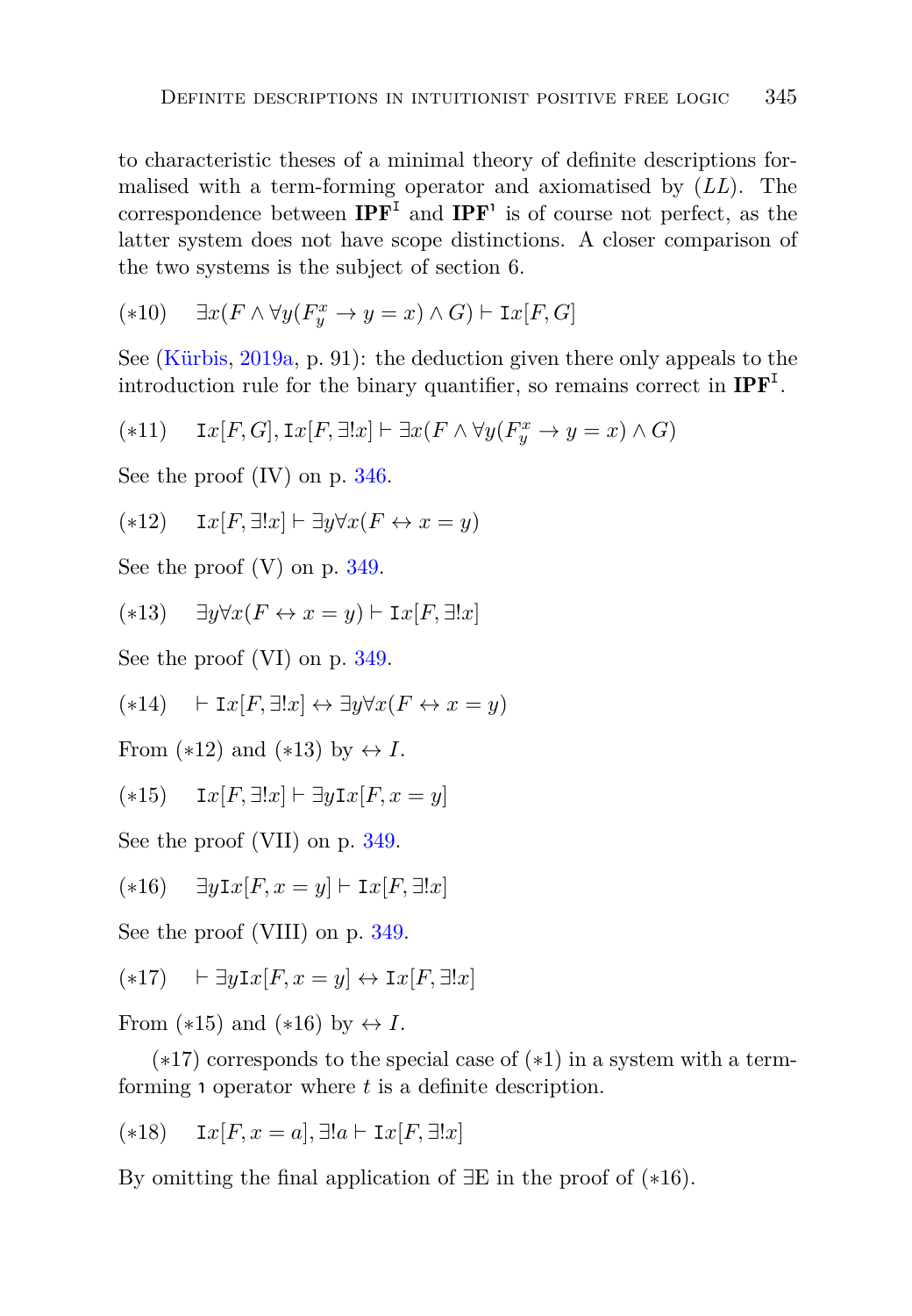

$$
\frac{\text{I}x[F, \exists !x] \quad [\exists !a]^2 \quad [\exists !b]^6 \quad [F_a^x]^1 \quad [F_b^x]^5}{a = b} \text{I}^{E^{2p'}}\n\frac{a = b}{F_a^x \to a = b} \text{I}\n\frac{\forall y(F_y^x \to y = b)}{2} \quad [G_b^x]^7\n\frac{F_b^x \land \forall y(F_y^x \to y = b) \land G_b^x}{\exists x(F \land \forall y(F_y^x \to y = b) \land G)}
$$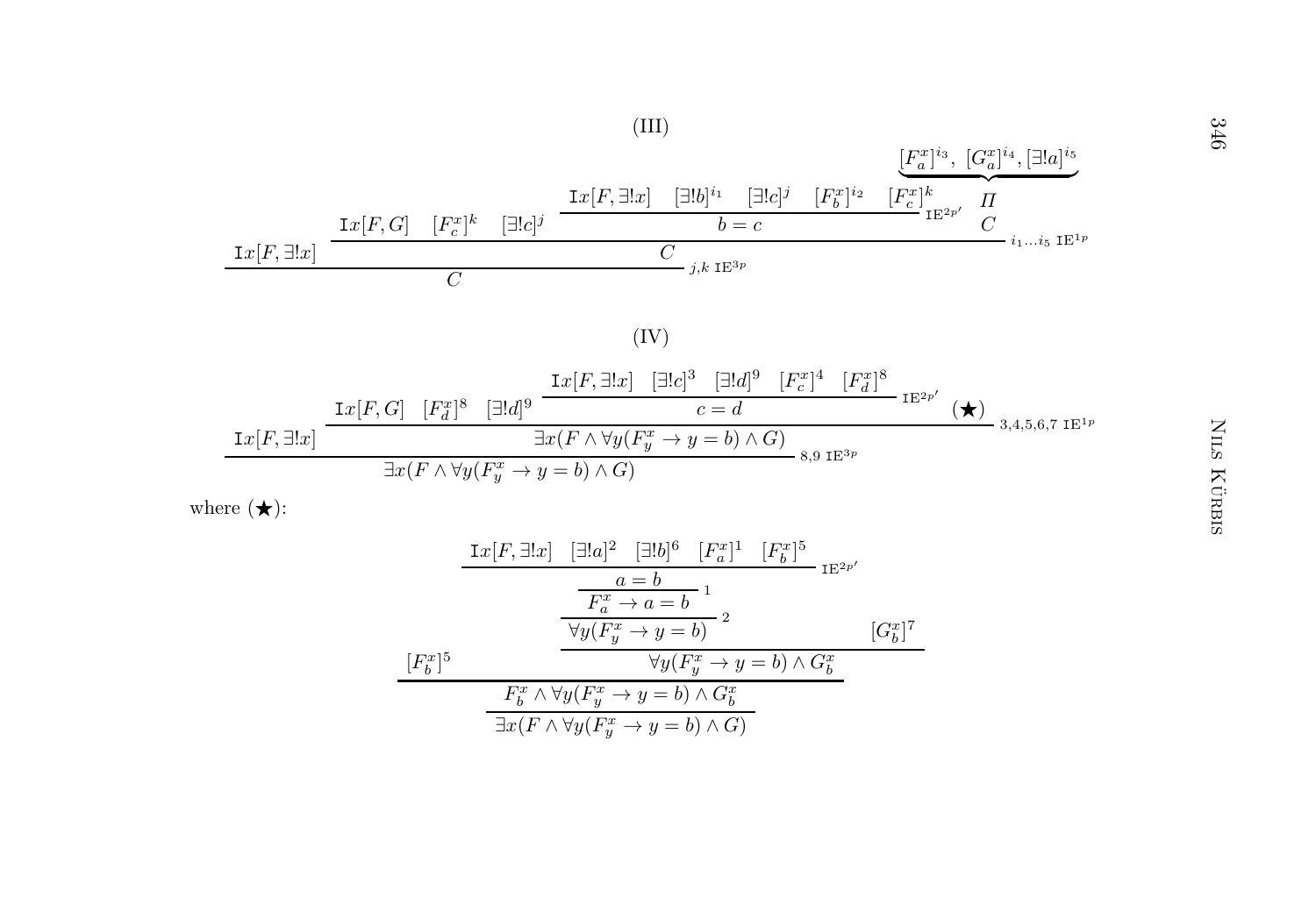

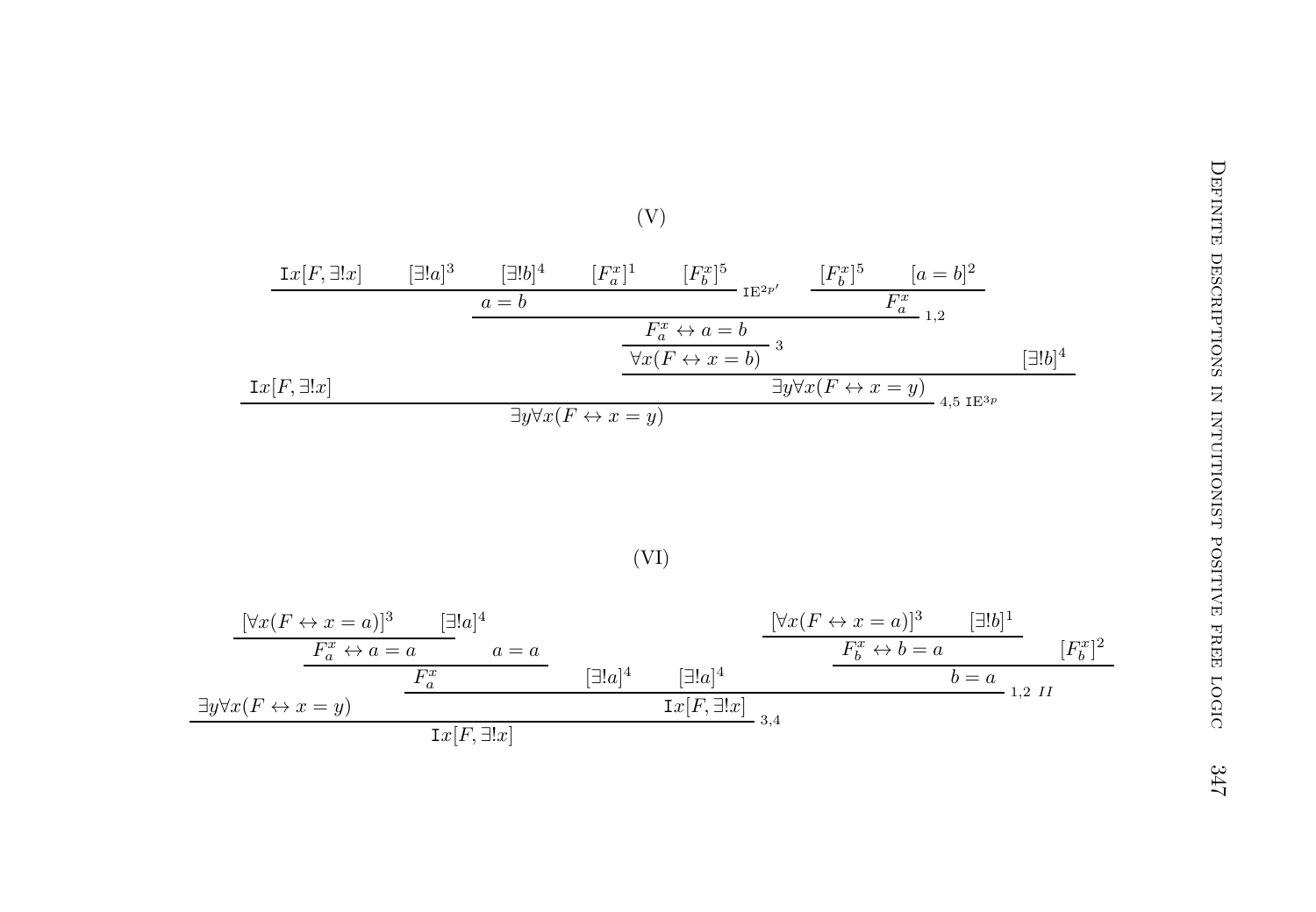(∗18) corresponds to the application of Leibniz's Law in the derivation of ( $*5$ ). Thus a formula corresponding to  $(LL)$  is derivable in **IPF**<sup>I</sup> by adapting the proof of (∗5).

The following two propositions correspond to ∀*E* and ∃I when *t* is a definite description:

(∗19) ∀*xG,* I*x*[*F,* ∃!*x*] ⊢ I*x*[*F, G*]

See [\(Kürbis,](#page-30-1) [2019c,](#page-30-1) 315): the proof is exactly as the one given there.

(∗20) I*x*[*F, G*]*,* I*x*[*F,* ∃!*x*] ⊢ ∃*xG*

See the proof (IX) on p. [349.](#page-13-0)

## 5. Normalisation for IPF**<sup>I</sup>**

The *major premise* of an elimination rule is the premise that contains the connective it governs in the general statement of the rule: they way elimination rules are written here, it is always their leftmost premise.<sup>[10](#page-21-0)</sup>

Definition 1 (Maximal Formula). A *maximal formula* is an occurrence of a formula in a deduction that is the conclusion of an introduction rule and major premise of an elimination rule.

Call the rules  $\vee E$ ,  $\exists E$ ,  $IE^{1p}$ ,  $IE^{3p}$  and  $IE^{5p}$  *del-rules*.

Definition 2 (Segment, Length and Degree of a Segment, Maximal Segment). (a) A *segment* is a sequence of two or more formula occurrences  $C_1 \ldots C_n$  in a deduction such that  $C_1$  is not the conclusion of a del-rule,  $C_n$  is not the minor premise of a del-rule, and for every  $i < n$ ,  $C_i$  is minor premise of a del-rule and  $C_{i+1}$  its conclusion.

(b) The *length* of a segment is the number of formula occurrences of which it consists, its *degree* is their degree.

(c) A segment is *maximal* if and only if its last formula is the major premise of an elimination rule.

DEFINITION 3 (Normal Form). A deduction is in *normal form* if and only if it contains neither maximal formulas nor maximal segments.

<span id="page-21-0"></span> $10$  The terminology in this section follows [\(Troestra and Schwichtenberg,](#page-31-7) [2000\)](#page-31-7).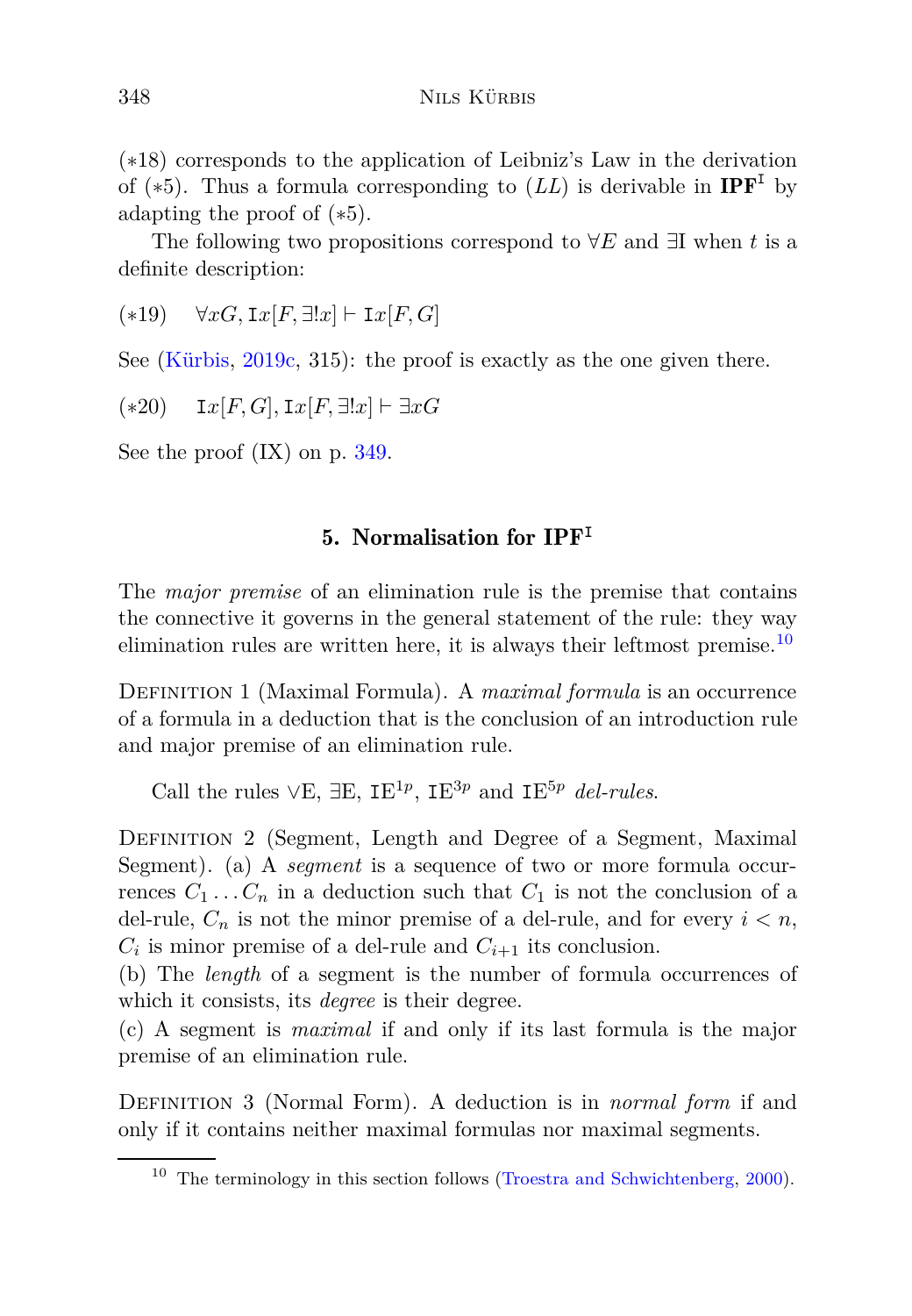

(VIII)



(IX)

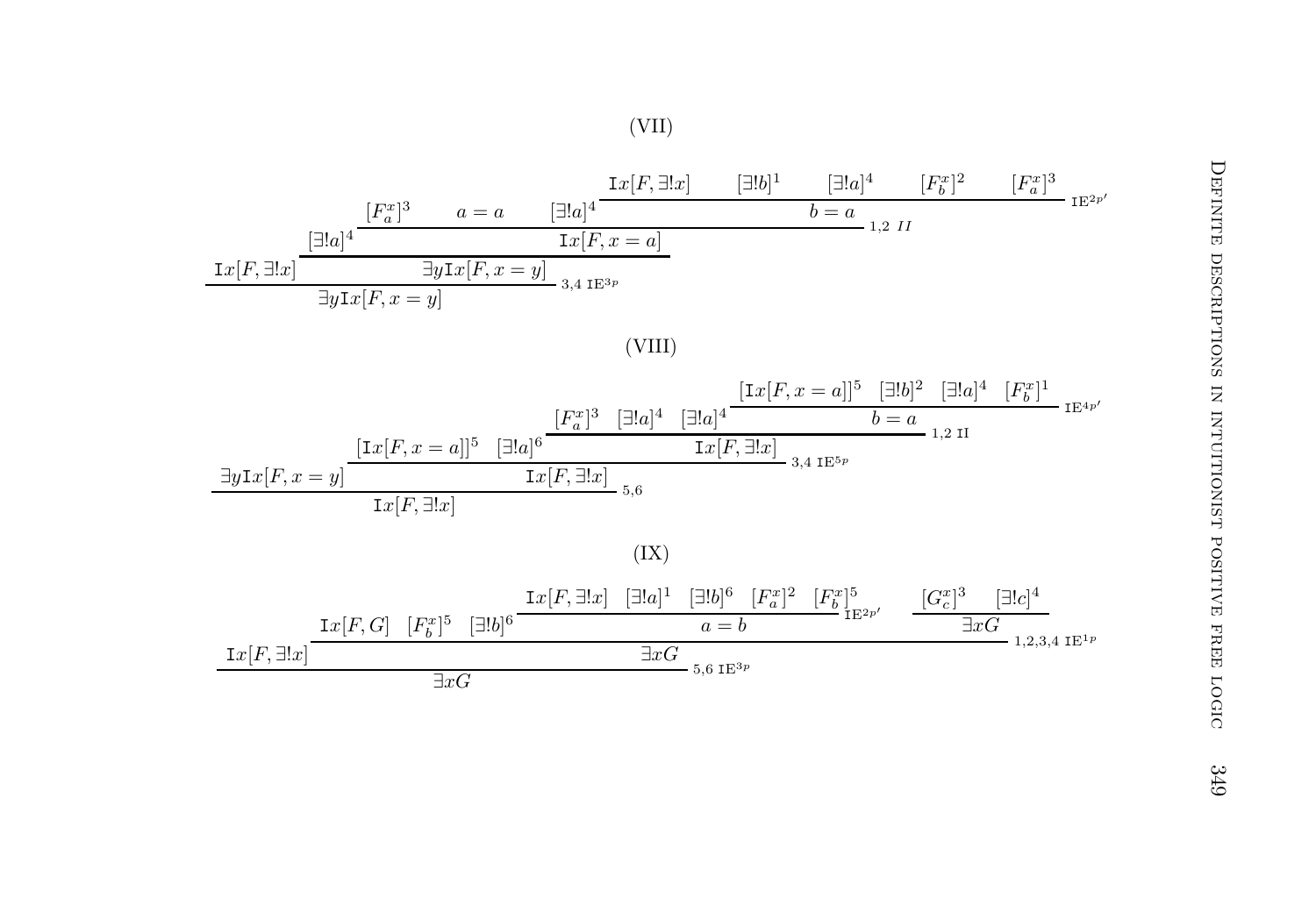*Detour conversions* are methods for removing maximal formulas from deductions. *Permutation conversions* decrease the length of maximal segments by permuting the application of the elimination rule to its last formula upwards. If its first formula was derived by an introduction rule, the procedure turns the maximal segment into a maximal formula. I refer to both kinds of conversions collectively as *reduction steps*.

Definition 4 (Rank of a Deduction). The *rank* of a deduction *Π* is the pair  $\langle d, l \rangle$  where *d* is the highest degree of any maximal formula or segment in  $\Pi$ , and  $\ell$  is the sum of the number of maximal formulas plus the sum of the lengths of all maximal segments in *Π*. If there are no maximal formulas or segments in  $\Pi$ , let its rank be  $(0,0)$ .

Ranks are ordered lexicographically:  $\langle d, l \rangle < \langle d', l' \rangle$  iff either  $d < d'$ or  $d = d'$  and  $l < l'$ .

Reduction steps for the connectives of IPF are straightforward by adapting those given by [Prawitz](#page-30-4) [\(1965\)](#page-30-4). We state without giving the details:

THEOREM 1. Any deduction in **IPF** can be brought into normal form.

PROOF. By induction over the rank of deductions in **IPF**: applying a reduction step to a suitably chosen maximal formula or maximal segment of highest degree reduces the rank of a deduction.  $\Box$ 

To prove that deductions in  $IPF<sup>I</sup>$  normalise, we need to add detour conversions to remove maximals formulas of the form  $I\mathcal{X}[F,G]$ , where in case the maximal formula is eliminated by  $IE^{1p}$ ,  $G$  can be any formula, while if it is eliminated by  $IE^{2p}$  or  $IE^{3p}$  it is  $\exists !x$ , and if it is eliminated by IE<sup>4p</sup> or IE<sup>5p</sup> it is  $x = t$ . I will only give detour conversions, the permutation conversions being standard.

### *Detour Conversions for the Binary Quantifier* I

In each case, the conditions on parameters and the fact that every deduction can be transformed into one in which each parameter is the parameter of exactly one application of a rule for a quantifier ensure that the deduction remains correct after the conversion.

1. The maximal formula is major premise of  $IE^{1p}$ . Replace the deduction on top of  $\rightarrow$  with the one below it (see the proof (X) on p. [352\)](#page-24-0).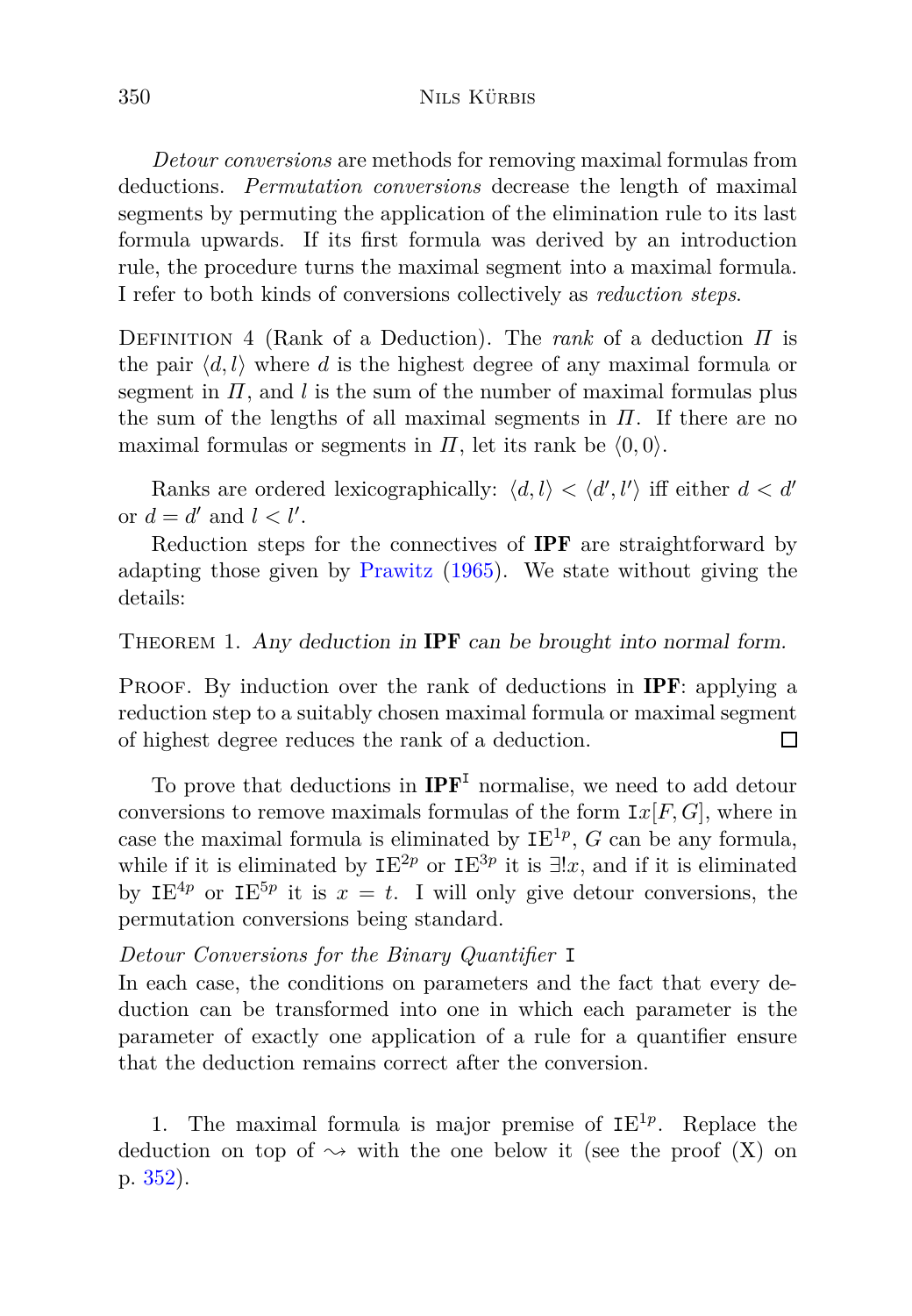2. The maximal formula is major premise of  $IE^{2p}$ . Replace the deduction on top of  $\sim$  with the one below it, where the double line indicates the steps needed to derive the symmetry of identity (see the proof  $(XI)$  on p. [352\)](#page-24-0).

This last reduction step is quite interesting. It is unusual for reduction steps to require applications of rules of inference for a different connective, in this case the rules for identity. As identity occurs in II, this is what we should expect. If normalisation was possible without applying the rules for identity, it would appear that the rules governing I are in harmony independently of identity, so that there should be rules governing I that do not appeal to it. But this is impossible in the present framework, as we cannot express uniqueness without using identity.

3. The maximal formula is major premise of IE 3*p* . Replace the deduction to the left of  $\sim$  with the one on its right (see the proof (XII) on p. [353\)](#page-24-0).

Alternatively, we could replace *t* by *b* in  $\Pi_1$  and  $\Pi_2$  or  $\Pi_3$ , thereby concluding  $F_b^x$  and  $\exists !b$ , using them to conclude the respective open assumptions of Ξ, and continue on to conclude *C*.

4. The maximal formula is major premise of IE 4*p* . Replace the deduction to the left of  $\sim$  with the one on its right, where the double line indicates the steps needed to derive the symmetry of identity (see the proof  $(XIII)$  on p.  $353$ ).

In this reduction step, too, appeal is made to the rules for identity: as before, this is not surprising, this time because an identity is a subformula of the maximal formula to be removed.

5. The maximal formula is major premise of IE 5*p* . Replace the deduction to the left of  $\sim$  with the one on its right, where the double line indicates the steps needed to derive the symmetry of identity (see the proof  $(XIV)$  on p. [353\)](#page-24-0).

<span id="page-24-0"></span>This completes the detour conversions for maximal formulas of the form  $I\!\mathscr{X}|F,G|$ , and we are ready to prove:

# THEOREM 2. Any deduction in  $IPF<sup>T</sup>$  can be brought into normal form.

PROOF. By induction over the rank for deductions. Applying a reduction step to a maximal formula or maximal segment of highest degree such that no such segments stand above it reduces the rank of the deduction. $\Box$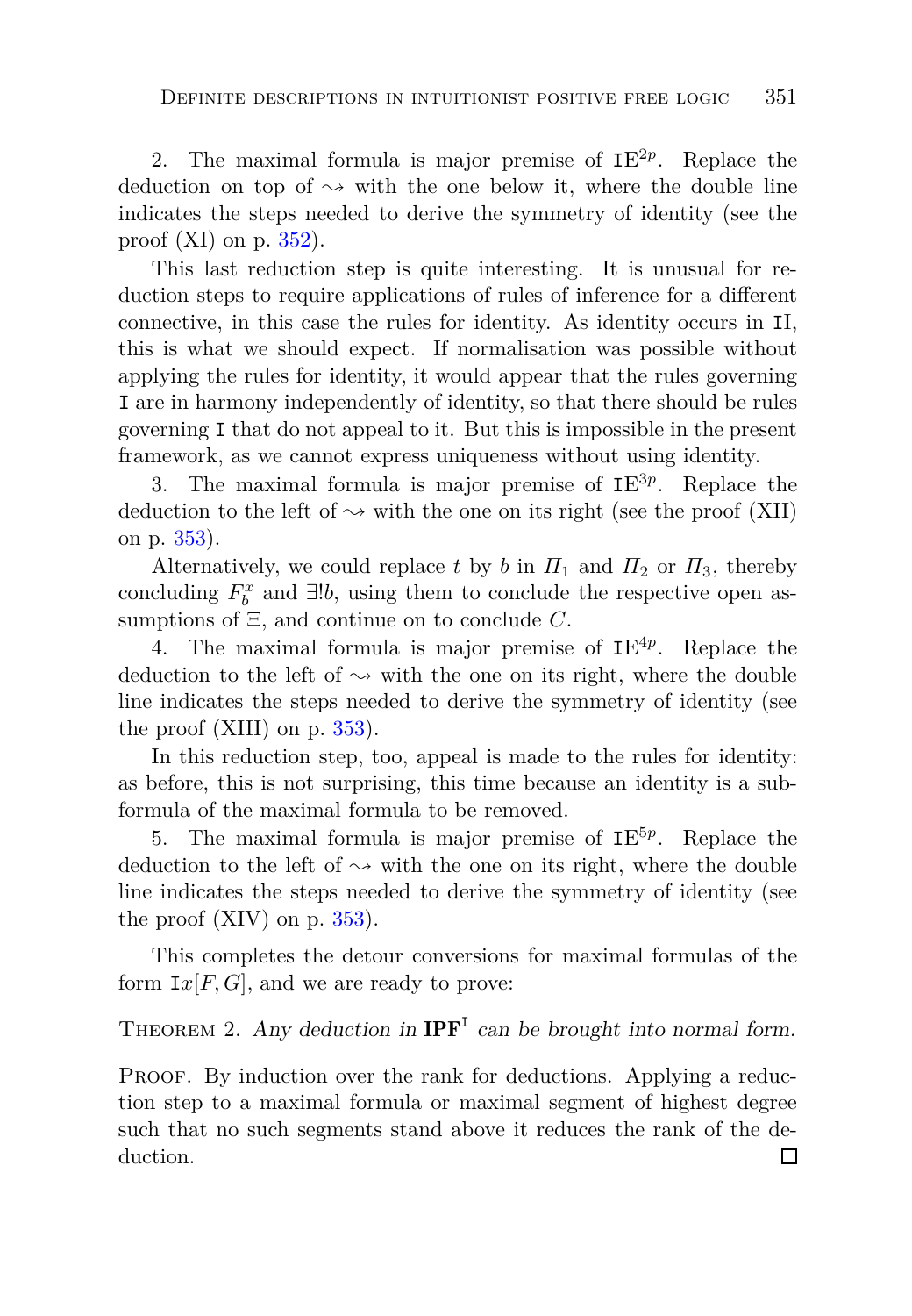| $(\mathbf{X})$        |                       |                      |                    | $[F_a^x]$ <sup>i</sup> , $[\exists !a]^j$ |                       |                                                        |               |                                      |                              |                                                     |                                                |               | 352         |
|-----------------------|-----------------------|----------------------|--------------------|-------------------------------------------|-----------------------|--------------------------------------------------------|---------------|--------------------------------------|------------------------------|-----------------------------------------------------|------------------------------------------------|---------------|-------------|
| $\Pi_1$               | $\Pi_2$               | $\Pi_3$              |                    | $\varPi_4$                                |                       |                                                        |               | $[F_b^x]^{k_1},\ [\exists !b]^{k_2}$ |                              | $[F_c^x]^{k_3}, [G_c^x]^{k_4}, [ \exists !c]^{k_5}$ |                                                |               |             |
| $\mathcal{F}_{t_1}^x$ | ${\cal G}^x_{t_1}$    |                      | $\exists! t_1$     | $a = t_1$ <sub>i,j</sub>                  | $\varSigma_1$         | $\Sigma_2$                                             |               | $\varSigma_3$                        |                              |                                                     | $\frac{\Xi}{C}$                                |               |             |
|                       |                       | ${\mathtt I} x[F,G]$ |                    |                                           | $\mathcal{F}^x_{t_2}$ | $\exists! t_2$<br>$\overline{C}$                       |               | $a=t_2$                              |                              |                                                     | $k_1 \dots k_5$                                |               |             |
|                       |                       |                      |                    |                                           |                       |                                                        |               |                                      |                              |                                                     |                                                |               |             |
|                       |                       |                      |                    |                                           | $\varPi_1$            | $\Pi_2$<br>$[F_{t_1}^x],\ [G_{t_1}^x],\ [\exists!t_1]$ | $\Pi_3$       |                                      |                              |                                                     |                                                |               |             |
|                       |                       |                      |                    |                                           |                       | $\Xi^c_{t_1}$                                          |               |                                      |                              |                                                     |                                                |               |             |
| (XI)                  |                       |                      |                    | $[F_a^x]$ <sup>i</sup> , $[\exists !a]^j$ |                       | $\boldsymbol{C}$                                       |               |                                      |                              |                                                     |                                                |               |             |
|                       | $\varPi_1$            | $\Pi_2$              | $\Pi_3$            | $\Xi$                                     |                       |                                                        |               |                                      |                              |                                                     |                                                |               |             |
|                       | $\mathcal{F}^x_{t_1}$ | ${\cal G}^x_{t_1}$   | $\exists! t_1$     | $a=t_1$                                   | $-i,j$                | $\varSigma_1$                                          | $\varSigma_2$ | $\frac{\sum_{3}}{F_{t_2}^x}$         | $\frac{\sum_{4}}{F_{t_3}^x}$ | $\mathcal{L}_5$ $\mathcal{A}^x_{t_2}$               |                                                |               | NILS KÜRBIS |
|                       |                       |                      | $Ix[F,\exists !x]$ |                                           |                       | $\exists! t_2$<br>$A_{t_3}^x$                          | $\exists!t_3$ |                                      |                              |                                                     | $\zeta$                                        |               |             |
|                       |                       |                      |                    |                                           |                       |                                                        |               | $\varSigma_4$                        | $\varSigma_2$                |                                                     |                                                |               |             |
|                       |                       |                      |                    |                                           |                       |                                                        |               |                                      | $[F_{t_3}^x], [\exists!t_3]$ | $\varSigma_3$                                       | $\varSigma_1$<br>$[F_{t_2}^x],\ [\exists!t_2]$ |               |             |
|                       |                       |                      |                    |                                           |                       |                                                        |               |                                      | $\Xi^a_{t_3}$                |                                                     | $\Xi^a_{t_2}$                                  |               |             |
|                       |                       |                      |                    |                                           |                       |                                                        |               |                                      | $t_3 = t_1$<br>$t_1 = t_3$   |                                                     | $t_2 = t_1$                                    | $\Sigma_5$    |             |
|                       |                       |                      |                    |                                           |                       |                                                        |               |                                      |                              | $t_2 = t_3$                                         |                                                | $A_{t_2}^x\,$ |             |
|                       |                       |                      |                    |                                           |                       |                                                        |               |                                      |                              |                                                     | $A_{t_3}^x$                                    |               |             |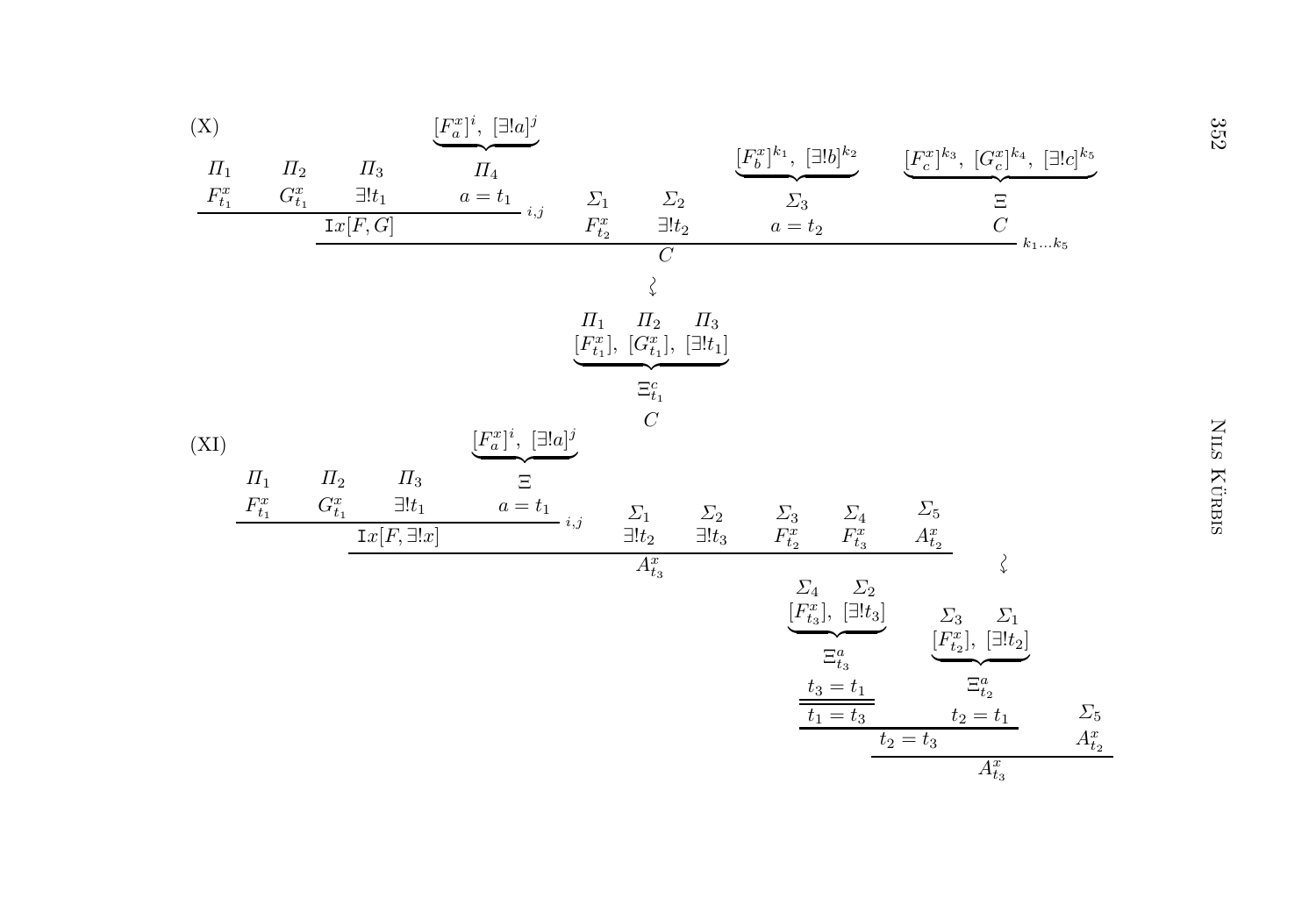(XII)

*Π*1 $F_t^x$ *Π*2 ∃!*tΠ*3 ∃!*t* <sup>I</sup>*x*[*F,* <sup>∃</sup>!*x*]  $\left[F_a^x\right]^i$ ,  $\left[\exists!a\right]^j$ *Π*4 $a = t$  *i,j*  $\left[F_b^x\right]^k$ ,  $\left[\exists!b\right]^l$  $\overbrace{\phantom{aaaaa}}^{\phantom{aaaa}}$  $\begin{array}{ccc} \frac{1}{2} & \frac{1}{2} \\ \frac{1}{2} & \frac{1}{2} \\ \frac{1}{2} & \frac{1}{2} \end{array}$  $\rightsquigarrow$  $[F_t^x], [\exists !t]$  $\Pi_1$   $\Pi_2$  $\longrightarrow$  $\Xi^b_t\atop C$ (XIII)*Π*1 $F_{t_1}^x$   $t_1 = t_2$   $\exists !t_1$ <br>  $\text{I}x[F, x = t_2]$ *Π*2*Π*3 $\left[F_a^x\right]^i$ ,  $\left[\exists!a\right]^j$  $\overline{\phantom{a}}$ Ξ $a = t_1$ <sub>*i,j*</sub> *Σ*1 $\frac{\exists !t_3}{A_{t_3}^x}$ *Σ*2 ∃!*t*2 $\frac{\sum_{3} x}{F_{t_3}^x}$  $\frac{\sum_{4} x}{A_{t_2}^x}$  $\sim$  $H_1 = t_2$  $[F_{t_3}^x], [\exists!t_3]$ *Σ*3*Σ*1 $\longrightarrow$  $\frac{E_{t_3}^a}{t_2 - t_3}$ <br>  $\frac{t_3 = t_2}{t_2 - t_3}$  $\frac{\sum_{4}^{x}}{A^{x}_{t}}$  $A_{t_3}^x$ (XIV)*Π*1 $F_{t_1}^x$ *Π*2 $t_1 = t_2$   $\exists !t_1$ <br> $\boxed{\text{Ix}[F, x = t_2]}$ *Π*3 $\left[\underbrace{F_a^x}^i\right]^i$ ,  $\left[\exists!a\right]^j$ *Π*4 $a = t_1$  *i,j Σ* $\exists t_2$  $[F_b^x]^{k}, [\exists!b]^{l}$  $\overbrace{\hspace{1.5em}}$  $\begin{array}{ccc} \frac{t_1}{t_2} & \frac{C}{t_1} & \frac{C}{c} \ C & & & \end{array}$  $\rightsquigarrow$  $F_{t_1}^x$  $\begin{array}{cc} \Pi_1 & \Pi_3 \ F^x_{t_1}, & \exists! t_1 \end{array}$ *Π*3  $\longrightarrow$  $\Xi^x_{t_1} \nonumber \ C$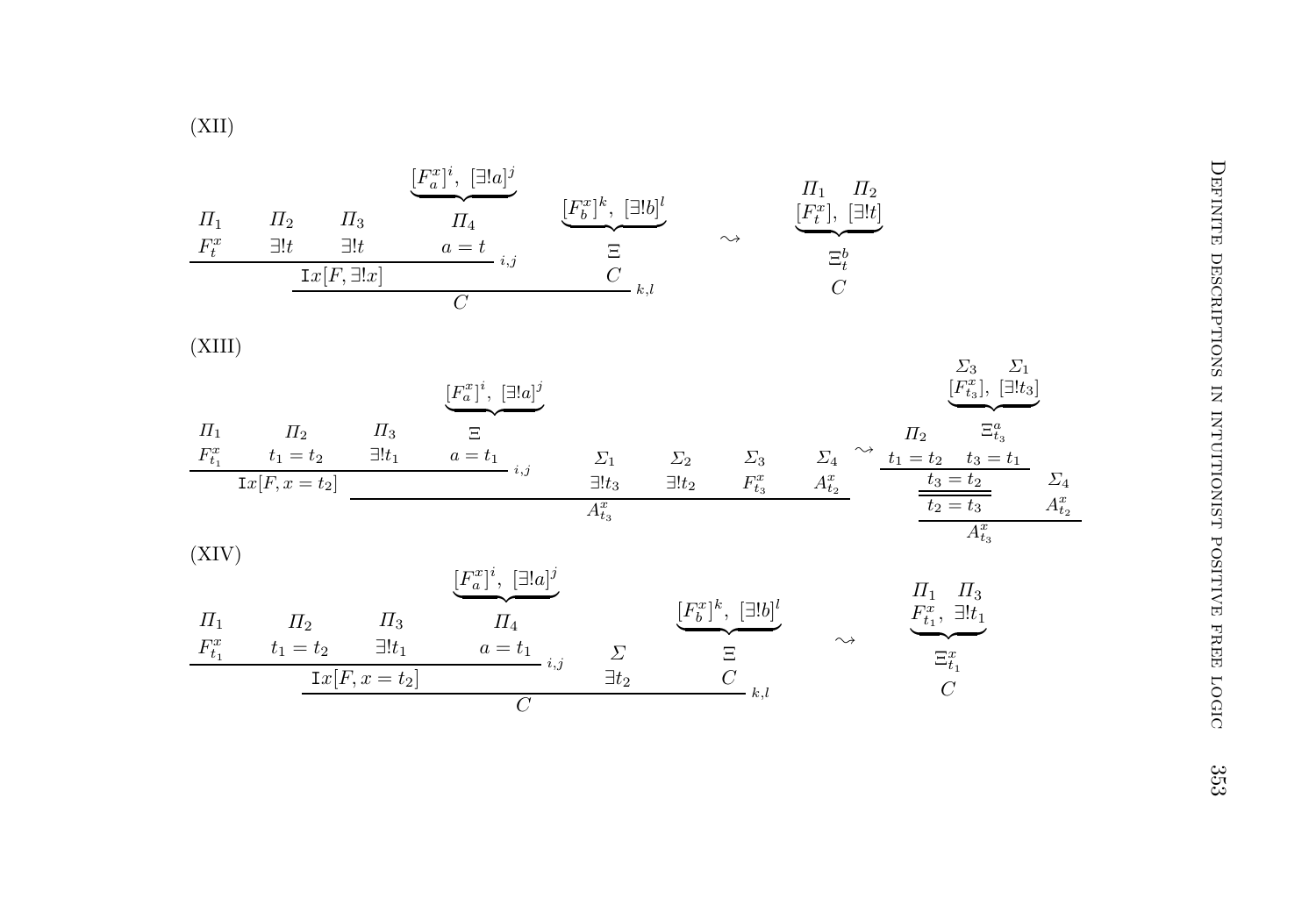## 6. The binary quantifier **I** and the term-forming <sup>ι</sup> operator in IPF

For reasons sufficiently indicated in the previous sections, as  $IPF'$  lacks a means for drawing scope distinctions, I will not compare the full systems  $IPF<sup>I</sup>$  and  $IPF<sup>1</sup>$ . There is, for instance, no direct, straightforward translation from one to the other. Instead, I impose two restrictions on both systems and compare the results: (1) the *G* in  $I\!\mathscr{X}[F,G]$  is either  $\exists!$  or  $=$ , and correspondingly, <sup>ι</sup> -terms occur only after ∃! or to the left or right of identity (and not both); (2) Leibniz's Law is restricted to constants and parameters. (1) excludes formulas such as  $\neg G(\iota x F)$ , where questions of scope arise, and absolves us from considering nested binary quantifiers. It also permits us to regard  $I x[A, \exists !x]$  and  $\exists !xA$  and  $I x[A, x = t]$  and  $nxA = t$  as notational variants, as was done in a previous paper [\(Kürbis,](#page-30-1) [2019c,](#page-30-1) Sec. 4). (2) is justified with an eye to extending  $\mathbf{IPF}^{\mathbf{I}}$  by modal operators, in which case restrictions of Leibniz' Law are mandatory if non-rigid terms are considered.<sup>[11](#page-27-0)</sup>

There is one respect in which (1) does not present much of a restriction of  $IPF'$  at all. In  $IPF'$  the logical force of formulas of the form *G*( ι *xF*) is determined entirely by that of formulas of the form *Gt* and  $t = \alpha T$ :  $G(\alpha F)$  cannot be used in a deduction unless there is also a formula  $t = \alpha r$ , for some term *t*. The consequences of  $G(\alpha r)$  and the conditions under which it may be inferred are then specified by (*LL*) and Leibniz's Law. Thus instead of considering  $G(\iota x F)$ , we may consider  $G(t) \wedge t = xF$ , for some term *t*, instead. In other respects (1) and (2) of course present significant restrictions.

Let  $\mathbf{IPF}^{\text{IR}}$  and  $\mathbf{IPF}^{\text{IR}}$  be  $\mathbf{IPF}^{\text{I}}$  and  $\mathbf{IPF}^{\text{I}}$  with the respective versions of restrictions (1) and (2) imposed. We will show them to be equivalent.

 $(*5)$  derives  $(LL)$  from instances of  $(*3)$  and  $(*4)$  respecting restriction (1).  $(*10)$  and  $(*11)$  derive the notational variants of  $(*3)$  and  $(*4)$ in  $IPF<sup>I</sup>$ , and hence the required instances hold in  $IPF<sup>IR</sup>$ . (\*18) is the instance of Leibniz's Law corresponding to the one application of it to an <sup>ι</sup>

<span id="page-27-0"></span>An even stricter approach is followed by [Fitting and Mendelsohn](#page-29-2) [\(1998](#page-29-2), Ch. 7), who only allow variables to occur to the left and right of identity; in fact, the atomic formulas of their [system are formed only from predicate letters and variables \(](#page-29-2)Fitting and Mendelsohn, [1998](#page-29-2), p. 81). To form a formula with a name, function symbol or definite des[cription requires a predicate formed by predicate abstraction \(](#page-29-2)Fitting and Mendelsohn, [1998,](#page-29-2) 196f, 248f). Variables are interpreted rigidly, all other terms may be rigid or non-rigid. Leibniz' Law holds unrestrictedly only for variables.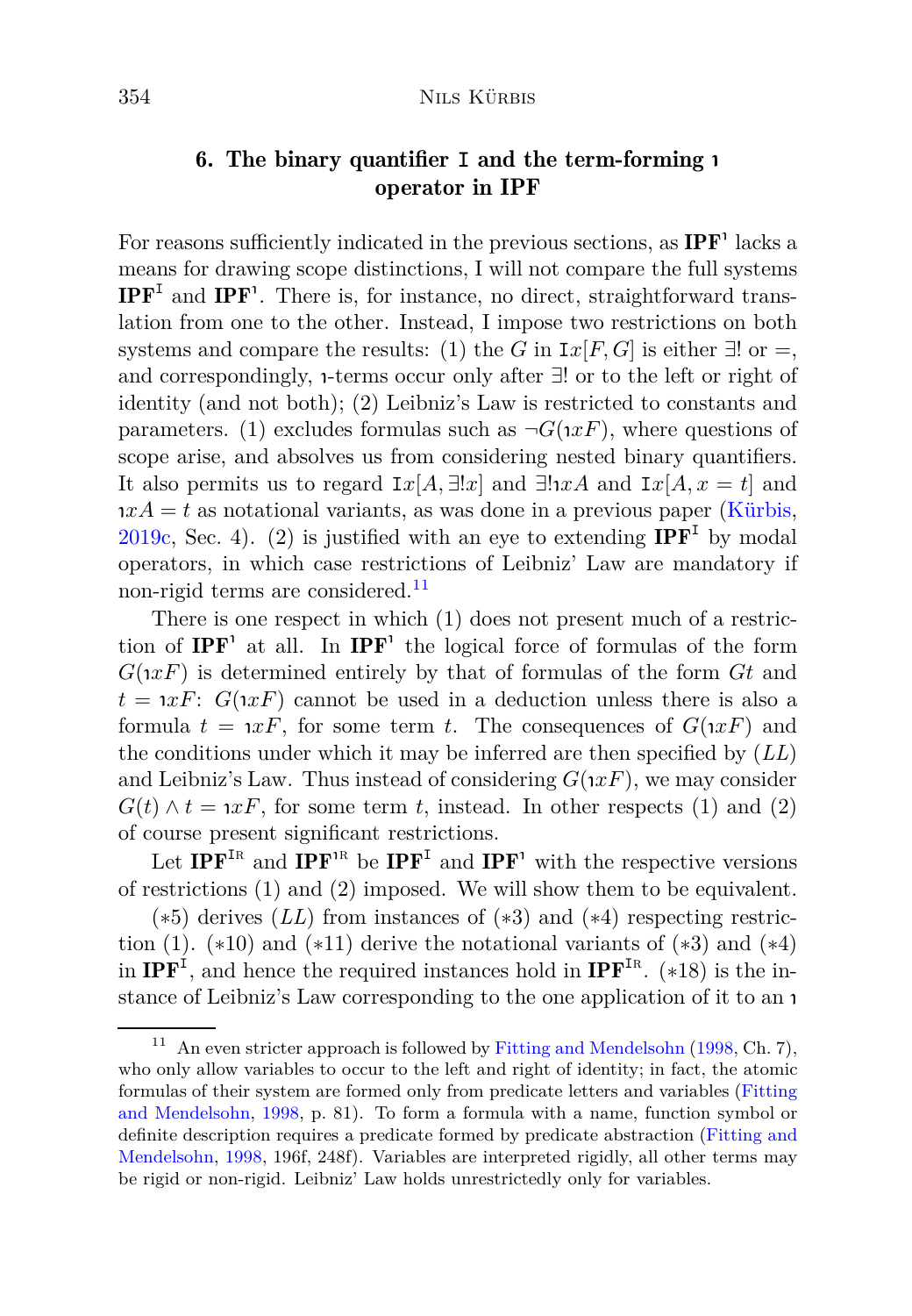term in (∗5). Any other application of Leibniz's Law in these deductions respects restriction (2). Thus changing notation and replacing formulas of the form  $xF = t$  in (\*5) to their notational variant  $I_x[F, x = t]$ , it follows that  $(LL)$  is derivable in **IPF**<sup>IR</sup>. Thus **IPF**<sup>1R</sup> is a subsystem of IPF<sup>I</sup><sup>r</sup> . It is worth checking that all six rules for the binary quantifier are used in the deductions.

To show the converse, it suffices to observe that the notational variants of II,  $IE^{1p'}$ ,  $E^{2p'}$ ,  $IE^{4p'}$  and  $IE^{5p}$  in  $IPF^{1R}$  are straightforward consequences of  $(LL)$ . **IPF**<sup>IR</sup> is thus a subsystem of **IPF**<sup>IR</sup>, and so we have:

THEOREM 3. IPF<sup>IR</sup> and IPF<sup>IR</sup> are equivalent.

#### 7. Conclusion

The binary quantifier I allows for the formalisation of sentences containing definite descriptions while respecting intuitive distinctions of scope without the need for introducing an additional syntactic means for representing them in the formal system. Its rules have desirable prooftheoretic properties: deductions in  $\mathbf{IPF}^{\mathbf{I}}$  normalise. A subsystem of  $\mathbf{IPF}^{\mathbf{I}}$ was shown to be equivalent to a system formalising the minimal theory of a term forming <sup>ι</sup> operator for definite descriptions within intuitionist positive free logic. This represents the more common approach to the formalisation of definite descriptions.

Comparing  $\mathbf{IPF}^{\text{I}}$  to a system that extends  $\mathbf{IPF}^{\text{I}}$  by a device such as a  $\lambda$  operator for predicate abstraction to mark scope must be left to another occasion. Classical systems of this kind found in the literature on free [logic are not suitable to the present concerns. The system of \(](#page-30-5)Lambert, [2001](#page-30-5)) is designed for negative free logic, while predicate abstraction formalised in [\(Lambert and Bencivenga](#page-30-6), [1986\)](#page-30-6) carries existential import. Thus an expression of the form  $\lambda xG(\mu xF)$  of the latter system extended by the *i* operator does not correspond to  $Ix[F,G]$ , which does not carry existential import.

More suitable systems may be found in the context of modal logic, such as those of [\(Fitting and Mendelsohn,](#page-29-2) [1998](#page-29-2), Ch. 9ff) and [\(Garson,](#page-29-3) [2013](#page-29-3), Ch. 19). Indrzejczak has provided cut free sequent calculi for the former [\(Indrzejczak,](#page-29-8) [2018](#page-29-8)) as well as the latter [\(Indrzejczak,](#page-30-12) [2020a](#page-30-12)). These results inspire confidence that similarly proof-theoretically satisfactory systems may be provided for modal logics extended by the binary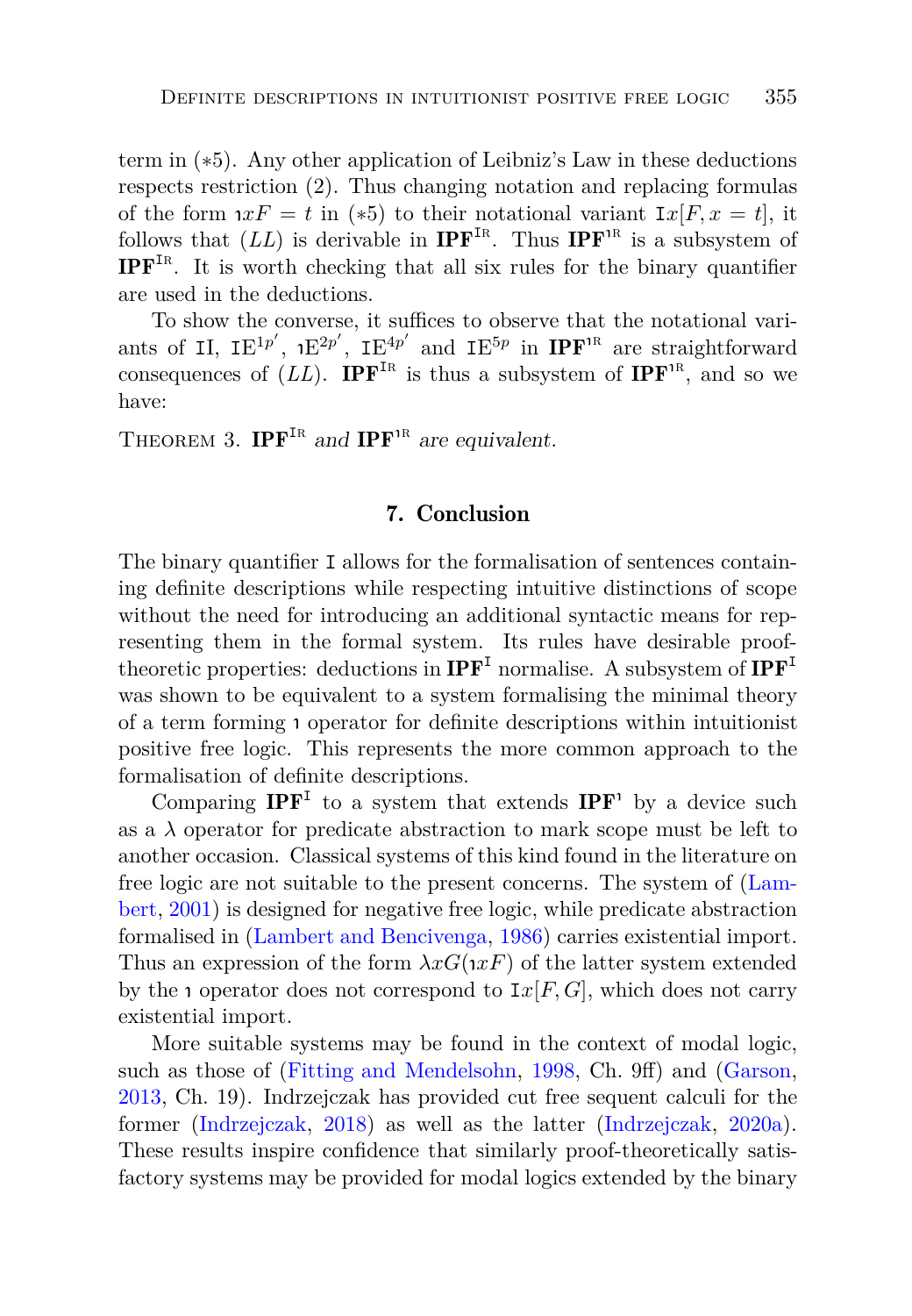quantifier I. An extension of  $IPF<sup>I</sup>$  by modal operators and a comparison of the result with these systems will be the focus of future investigations.

Acknowledgements. I would like to thank Andrzej Indrzejczak for discussions of the proof-theory of definite descriptions and encouragement to write this paper. Two referees for this journal also made helpful comments on a previous version. Its final version was prepared while I was an Alexander von Humboldt fellow at the University of Bochum.

#### References

- <span id="page-29-7"></span>Bencivenga, E., 1986, "Free logics", pages 373–426 in D. Gabbay and F. Guenther (eds.), *Handbook of Philosophical Logic. Volume III: Alternatives to Classical Logic*, Dortrecht: Springer. DOI: [10.1007/978-94-017-0458-8\\_3](https://doi.org/10.1007/978-94-017-0458-8_3)
- <span id="page-29-6"></span>Bostock, D., 1997, *Intermediate Logic*, Oxford: Clarendon Press.
- <span id="page-29-10"></span>Czermak, J., 1974, "A logical calculus with definite descriptions", *Journal of Philosophical Logic* 3 (3): 211–228. DOI: [10.1007/BF00247223](https://doi.org/10.1007/BF00247223)
- <span id="page-29-0"></span>Dummett, M., 1978, "The justification of deduction", pages 290–318 in *Truth and Other Enigmas*, London: Duckworth.
- <span id="page-29-5"></span>Dummett, M., 1981, *Frege. Philosophy of Language*, 2 ed., London: Duckworth.
- <span id="page-29-1"></span>Dummett, M., 1993, *The Logical Basis of Metaphysics*, Cambridge, Mass.: Harvard University Press.
- <span id="page-29-2"></span>Fitting, M., and R. L. Mendelsohn, 1998, *First-Order Modal Logic*, Dordrecht, Boston, London: Kluwer. DOI: [10.1007/978-94-011-5292-1](https://doi.org/10.1007/978-94-011-5292-1)
- <span id="page-29-11"></span>Francez, N., and R. Dyckhoff, 2012, "A note on harmony", *Journal of Philosophical Logic* 41 (3): 613–628. DOI: [10.1007/s10992-011-9208-0](https://doi.org/10.1007/s10992-011-9208-0)
- <span id="page-29-3"></span>Garson, J.W., 2013, *Modal Logic for Philosophers*, 2 ed., Cambridge University Press. DOI: [10.1017/CBO9780511617737](https://doi.org/10.1017/CBO9780511617737)
- <span id="page-29-4"></span>Gratzl, N., 2015, "Incomplete symbols – definite descriptions revisited", *Journal of Philosophical Logic* 44 (5): 489–506. DOI: [10.1007/s10992-014-9339-1](https://doi.org/10.1007/s10992-014-9339-1)
- <span id="page-29-8"></span>Indrzejczak, A., 2018, "Cut-free modal theory of definite descriptions", pages 359–378 in G. M. G. Bezhanishvili, G. D'Agostino and T. Studer (eds.), *Advances in Modal Logic*, vol. 12, London: College Publications.
- <span id="page-29-9"></span>Indrzejczak, A., 2019, "Fregean description theory in proof-theoretical setting", *Logic and Logical Philosophy* 28 (1): 137–155. DOI: [10.12775/LLP.2018.](https://doi.org/10.12775/LLP.2018.008) [008](https://doi.org/10.12775/LLP.2018.008)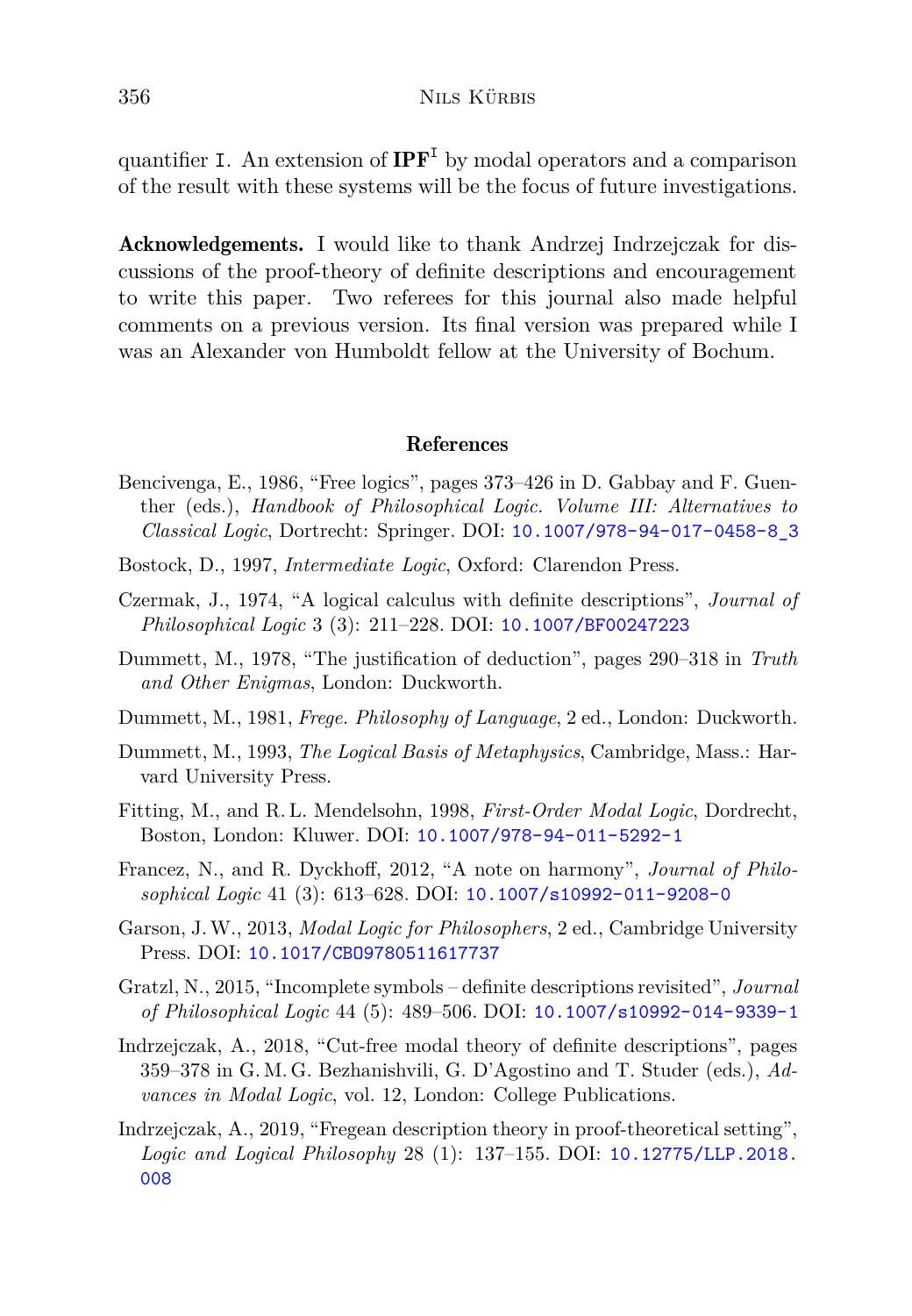- <span id="page-30-12"></span>Indrzejczak, A., 2020a, "Existence, definedness and definite descriptions in hybrid modal logic", pages 349–368 in N. Olivetti, R. Verbrugge, S. Negri and G. Sandu (eds.), *Advances in Modal Logic 13*, Rickmansworth: College Publications.
- <span id="page-30-8"></span>Indrzejczak, A., 2020b, "Free definite description theory - sequent calculi and cut elimination", *Logic and Logical Philosophy*, 29 (4): 505–539. DOI: [10.](https://doi.org/10.12775/LLP.2020.020) [12775/LLP.2020.020](https://doi.org/10.12775/LLP.2020.020)
- <span id="page-30-7"></span>Indrzejczak, A., 2020c, "Free logics are cut free", forthcoming in *Studia Logica*. DOI: [10.1007/s11225-020-09929-8](https://doi.org/10.1007/s11225-020-09929-8)
- <span id="page-30-9"></span>Kürbis, N., 2007, "Harmony, normality and stability". [https://nilskurbis.](https://nilskurbis.weebly.com/uploads/4/8/9/6/48969837/kurbisstability.pdf) [weebly.com/uploads/4/8/9/6/48969837/kurbisstability.pdf](https://nilskurbis.weebly.com/uploads/4/8/9/6/48969837/kurbisstability.pdf)
- <span id="page-30-3"></span>Kürbis, N., 2015, "Proof-theoretic semantics, a problem with negation and prospects for modality", *The Journal of Philosophical Logic* 44: 713–727. DOI: [10.1007/s10992-013-9310-6](https://doi.org/10.1007/s10992-013-9310-6)
- <span id="page-30-0"></span>Kürbis, N., 2019a, "A binary quantifier for definite descriptions in intuitionist negative free logic: Natural deduction and normalisation", *Bulletin of the Section of Logic* 48 (2): 81–97. DOI: [10.18778/0138-0680.48.2.01](https://doi.org/10.18778/0138-0680.48.2.01)
- <span id="page-30-10"></span>Kürbis, N., 2019b, *Proof and Falsity. A Logical Investigation*, Cambridge University Press. DOI: [10.1017/9781108686792](https://doi.org/10.1017/9781108686792)
- <span id="page-30-1"></span>Kürbis, N., 2019c, "Two treatments of definite descriptions in intuitionist negative free logic", *Bulletin of the Section of Logic* 48 (4): 299–318. DOI: [10.](https://doi.org/10.18778/0138-0680.48.4.04) [18778/0138-0680.48.4.04](https://doi.org/10.18778/0138-0680.48.4.04)
- <span id="page-30-5"></span>Lambert, K., 2001, "Free logic and definite descriptions", in E. Morscher and A. Hieke (eds.), *New Essays in Free Logic in Honour of Karel Lambert*, Dordrecht: Kluwer. DOI: [10.1007/978-94-015-9761-6-2](https://doi.org/10.1007/978-94-015-9761-6-2)
- <span id="page-30-6"></span>Lambert, K., and E. Bencivenga, 1986, "A free logic with simple and complex predicates", *Notre Dame Journal of Formal Logic* 27 (2): 247–256. DOI: [10.](https://doi.org/10.1305/ndjfl/1093636615) [1305/ndjfl/1093636615](https://doi.org/10.1305/ndjfl/1093636615)
- <span id="page-30-4"></span>Prawitz, D., 1965, *Natural Deduction*, Stockholm, Göteborg, Uppsala: Almqvist and Wiksell.
- <span id="page-30-11"></span>Prawitz, D., 1979, "Proofs and the meaning and completeness of the logical constants", pages 25–40 in J. Hintikka et al. (ed.), *Essays on Mathematical and Philosophical Logic*, Dordrecht: Reidel. DOI: [10.1007/978-94-009-](https://doi.org/10.1007/978-94-009-9825-4_2) [9825-4\\_2](https://doi.org/10.1007/978-94-009-9825-4_2)
- <span id="page-30-2"></span>Prawitz, D., 1987, "Dummett on a theory of meaning and its impact on logic", pages 117–165 in B. Taylor (ed.), *Michael Dummett: Contributions to Philosophy*, Dordrecht: Nijhoff.